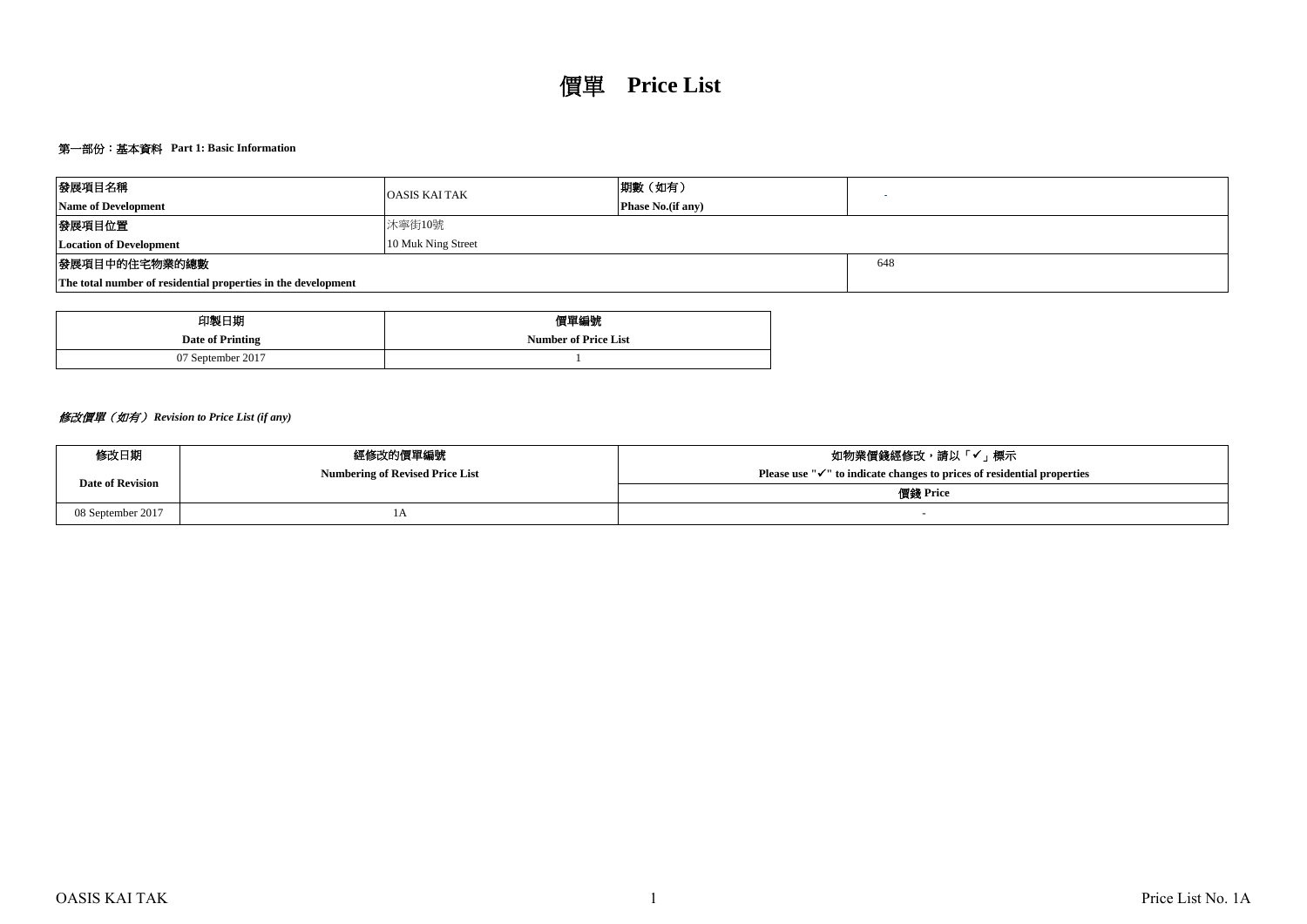**第二部份: 面積及售價資料**<br>Part 2: Information on Area and Price

| 物業的描述<br><b>Description of Residential</b> | Property        |              | 實用面積<br>(包括露台,工作平台及陽台(如有))<br>平方米 (平方呎)                                      | 售價 (元)     | 實用面積<br>每平方米/呎售價<br>- 元, 每平方米<br>(元, 每平方呎) |                                |                          |                          |                          | 平方米(平方呎)<br>sq. metre (sq.ft.) | 其他指明項目的面積(不計算入實用面積)<br>Area of other specified items (Not included in the Saleable Area) |                          |                          |                          |                          |
|--------------------------------------------|-----------------|--------------|------------------------------------------------------------------------------|------------|--------------------------------------------|--------------------------------|--------------------------|--------------------------|--------------------------|--------------------------------|------------------------------------------------------------------------------------------|--------------------------|--------------------------|--------------------------|--------------------------|
|                                            |                 |              | Saleable Area<br>(including balcony, utility platform and                    | Price (\$) | <b>Unit Rate of Saleable</b><br>Area       | 空調機房                           | 窗台                       | 閣樓                       | 平台                       | 花園                             | 停車位                                                                                      | 天台                       | 梯屋                       | 前庭                       | 庭院                       |
| 大廈名稱<br><b>Block Name</b>                  | 樓層<br>Floor     | 單位<br>Unit   | verandah, if any)<br>sq. metre (sq.ft.)                                      |            | \$ per sq. metre<br>$$per sq.f.$ )         | Air-conditioning<br>plant room | Bay<br>window            | Cockloft                 | <b>Flat roof</b>         | Garden                         | Parking<br>space                                                                         | Roof                     | <b>Stairhood</b>         | <b>Terrace</b>           | Yard                     |
|                                            | 21              | $\mathbf{A}$ | 50.563 (544)<br>露台 Balcony: 2.000 (22)<br>工作平台 Utility Platform : $0.000(0)$ | 15,014,000 | 296,936<br>(27,599)                        | $\overline{a}$                 | $\sim$                   | $\sim$                   | $\overline{a}$           | $\sim$ $\sim$                  | $\sim$                                                                                   | $\overline{\phantom{a}}$ | $\sim$                   | $\overline{a}$           | $\sim$                   |
|                                            | 20              | $\mathbf{A}$ | 50.563 (544)<br>露台 Balcony: 2.000 (22)<br>工作平台 Utility Platform : 0.000 (0)  | 14,954,000 | 295,750<br>(27, 489)                       | $\overline{a}$                 | $\overline{a}$           | $\sim$                   | $\sim$                   | $\overline{a}$                 | $\sim$                                                                                   | $\sim$                   | $\sim$                   | $\overline{a}$           | $\sim$                   |
|                                            | 19              | A            | 50.563 (544)<br>露台 Balcony: 2.000 (22)<br>工作平台 Utility Platform : 0.000 (0)  | 14,894,000 | 294,563<br>(27, 379)                       | $\overline{a}$                 | $\sim$                   | $\sim$                   | μ.                       | $\overline{\phantom{a}}$       | $\overline{\phantom{a}}$                                                                 | $\overline{\phantom{a}}$ | $\sim$                   | $\overline{\phantom{a}}$ | $\overline{\phantom{a}}$ |
|                                            | 18              | A            | 50.563 (544)<br>露台 Balcony: 2.000 (22)<br>工作平台 Utility Platform: 0.000 (0)   | 14,835,000 | 293,396<br>(27,270)                        | $\overline{a}$                 | $\overline{a}$           | $\sim$                   | $\sim$                   | $\sim$                         | $\sim$                                                                                   | $\overline{\phantom{a}}$ | $\sim$                   | $\overline{a}$           | $\sim$                   |
|                                            | 17              | $\mathbf{A}$ | 50.563 (544)<br>露台 Balcony: 2.000 (22)<br>工作平台 Utility Platform: 0.000 (0)   | 14,717,000 | 291,063<br>(27,053)                        | $\sim$                         | $\overline{a}$           | $\sim$                   | $\sim$                   | $\sim$                         | $\sim$                                                                                   | $\overline{\phantom{a}}$ | $\sim$                   | $\overline{a}$           | $\sim$                   |
|                                            | 16              | A            | 50.563 (544)<br>露台 Balcony: 2.000 (22)<br>工作平台 Utility Platform: 0.000 (0)   | 14,658,000 | 289,896<br>(26,945)                        | $\sim$                         | $\sim$                   | $\sim$                   | $\overline{\phantom{a}}$ | $\sim$                         | $\sim$                                                                                   | $\overline{\phantom{a}}$ | $\overline{\phantom{a}}$ | $\overline{a}$           | $\overline{\phantom{a}}$ |
|                                            | 15              | $\mathbf{A}$ | 50.563 (544)<br>露台 Balcony: 2.000 (22)<br>工作平台 Utility Platform: 0.000 (0)   | 14,600,000 | 288,749<br>(26, 838)                       | $\sim$                         | $\sim$                   | $\sim$                   | $\sim$                   | $\sim$                         | $\sim$                                                                                   | $\sim$                   | $\sim$                   | $\overline{a}$           | $\sim$                   |
| Tower 3<br>第3座                             | 12              | A            | 50.563 (544)<br>露台 Balcony: 2.000 (22)<br>工作平台 Utility Platform : 0.000 (0)  | 14,542,000 | 287,602<br>(26, 732)                       | $\overline{a}$                 | $\overline{\phantom{a}}$ | $\sim$                   | $\sim$                   | $\overline{a}$                 | $\sim$                                                                                   | $\overline{\phantom{a}}$ | $\sim$                   | $\overline{a}$           | $\overline{a}$           |
|                                            | 11              | $\mathbf{A}$ | 50.563 (544)<br>露台 Balcony: 2.000 (22)<br>工作平台 Utility Platform: 0.000 (0)   | 14,484,000 | 286,455<br>(26, 625)                       | $\overline{a}$                 | $\overline{\phantom{a}}$ | $\sim$                   | $\overline{a}$           | $\overline{\phantom{a}}$       | $\overline{\phantom{a}}$                                                                 | $\overline{\phantom{a}}$ | $\sim$                   | $\overline{\phantom{a}}$ | $\overline{\phantom{a}}$ |
|                                            | 10              | $\mathbf{A}$ | 50.563 (544)<br>露台 Balcony: 2.000 (22)<br>工作平台 Utility Platform : $0.000(0)$ | 14,426,000 | 285,307<br>(26,518)                        | $\overline{a}$                 | $\overline{\phantom{a}}$ | $\sim$                   | μ.                       | $\overline{\phantom{a}}$       | $\sim$                                                                                   | $\overline{\phantom{a}}$ | ÷.                       | $\sim$                   | $\sim$                   |
|                                            | 9               | $\mathbf{A}$ | 50.563 (544)<br>露台 Balcony: 2.000 (22)<br>工作平台 Utility Platform : 0.000 (0)  | 14,369,000 | 284,180<br>(26, 414)                       | $\overline{\phantom{a}}$       | $\overline{\phantom{a}}$ | $\overline{\phantom{a}}$ | $\overline{\phantom{a}}$ | $\overline{\phantom{a}}$       | $\overline{\phantom{a}}$                                                                 | $\overline{\phantom{a}}$ | $\overline{\phantom{a}}$ | $\overline{\phantom{a}}$ | $\overline{\phantom{a}}$ |
|                                            | 8               | A            | 50.563 (544)<br>露台 Balcony: 2.000 (22)<br>工作平台 Utility Platform: 0.000 (0)   | 14,312,000 | 283,053<br>(26,309)                        | $\sim$                         | $\sim$                   | $\sim$                   | $\overline{a}$           | $\sim$                         | $\sim$                                                                                   | $\overline{\phantom{a}}$ | $\sim$                   | $\overline{\phantom{a}}$ | $\overline{\phantom{a}}$ |
|                                            | $7\overline{ }$ | $\mathbf{A}$ | 50.563 (544)<br>露台 Balcony: 2.000 (22)<br>工作平台 Utility Platform : 0.000 (0)  | 14,198,000 | 280,798<br>(26,099)                        | $\overline{a}$                 | $\sim$                   | $\sim$                   | $\sim$                   | $\overline{a}$                 | $\sim$                                                                                   | $\overline{\phantom{a}}$ | $\sim$                   | $\sim$                   | $\sim$                   |
|                                            | 6               | A            | 50.563 (544)<br>露台 Balcony: 2.000 (22)<br>工作平台 Utility Platform: 0.000 (0)   | 14,141,000 | 279,671<br>(25,994)                        | $\overline{a}$                 | $\overline{\phantom{a}}$ | $\sim$                   | $\overline{\phantom{a}}$ | $\overline{\phantom{a}}$       | $\sim$                                                                                   | $\overline{\phantom{a}}$ | $\sim$                   | $\overline{a}$           | $\overline{\phantom{a}}$ |
|                                            | 5               | $\mathbf{A}$ | 50.563 (544)<br>露台 Balcony: 2.000 (22)<br>工作平台 Utility Platform : 0.000 (0)  | 14,085,000 | 278,563<br>(25,892)                        | $\overline{a}$                 | $\sim$                   | $\sim$                   | $\overline{\phantom{a}}$ | $\overline{a}$                 | $\sim$                                                                                   | $\overline{\phantom{a}}$ | $\sim$                   | $\overline{\phantom{a}}$ | $\overline{\phantom{a}}$ |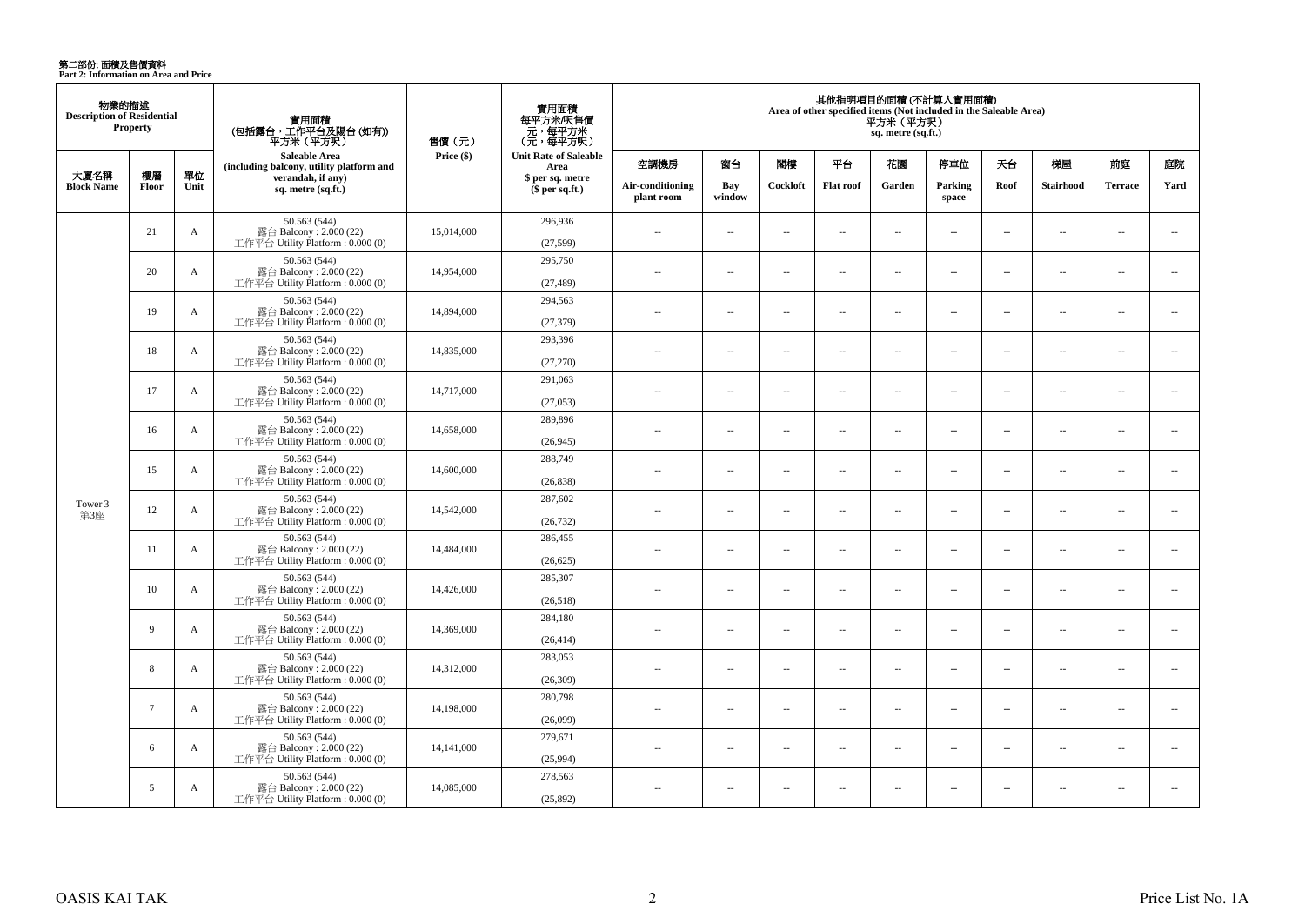| 物業的描述<br><b>Description of Residential</b> | Property        |               | 實用面積<br>(包括露台,工作平台及陽台(如有))<br>平方米 (平方呎)                                      | 售價(元)      | 實用面積<br>每平方米/呎售價<br>元,每平方米<br>(元,每平方呎) |                                |                          |                          |                          | 平方米 (平方呎)<br>sq. metre (sq.ft.) | 其他指明項目的面積 (不計算入實用面積)<br>Area of other specified items (Not included in the Saleable Area) |                          |                          |                          |                          |
|--------------------------------------------|-----------------|---------------|------------------------------------------------------------------------------|------------|----------------------------------------|--------------------------------|--------------------------|--------------------------|--------------------------|---------------------------------|-------------------------------------------------------------------------------------------|--------------------------|--------------------------|--------------------------|--------------------------|
|                                            | 樓層              | 單位            | Saleable Area<br>(including balcony, utility platform and                    | Price (\$) | <b>Unit Rate of Saleable</b><br>Area   | 空調機房                           | 窗台                       | 閣樓                       | 平台                       | 花園                              | 停車位                                                                                       | 夭台                       | 梯屋                       | 前庭                       | 庭院                       |
| 大廈名稱<br><b>Block Name</b>                  | Floor           | Unit          | verandah, if any)<br>sq. metre (sq.ft.)                                      |            | \$ per sq. metre<br>$$$ per sq.ft.)    | Air-conditioning<br>plant room | Bay<br>window            | Cockloft                 | <b>Flat roof</b>         | Garden                          | Parking<br>space                                                                          | Roof                     | <b>Stairhood</b>         | <b>Terrace</b>           | Yard                     |
|                                            | 3               | A             | 50.563 (544)<br>露台 Balcony: 2.000 (22)<br>工作平台 Utility Platform : $0.000(0)$ | 13,891,000 | 274,727<br>(25, 535)                   | $\sim$                         | $\sim$                   | $\sim$                   | $\ddot{\phantom{a}}$     | μ.                              | $\sim$                                                                                    | $\overline{\phantom{a}}$ | $\overline{\phantom{a}}$ | $\bar{a}$                | $\overline{\phantom{a}}$ |
|                                            | 15              | $\mathbf C$   | 25.524 (275)<br>露台 Balcony: 2.000 (22)<br>工作平台 Utility Platform : $0.000(0)$ | 6,966,000  | 272,920<br>(25, 331)                   | $\sim$                         | $\sim$                   | $\sim$                   | $\sim$                   | $\sim$                          | $\sim$                                                                                    | $\sim$                   | $\sim$                   | $\sim$                   | $\sim$                   |
|                                            | 12              | $\mathsf C$   | 25.524 (275)<br>露台 Balcony: 2.000 (22)<br>工作平台 Utility Platform : $0.000(0)$ | 6,939,000  | 271,862<br>(25, 233)                   | $\sim$                         | $\overline{\phantom{a}}$ | $\sim$                   | $\overline{\phantom{a}}$ | $\overline{\phantom{a}}$        | $\sim$                                                                                    | $\overline{\phantom{a}}$ | $\overline{\phantom{a}}$ | $\sim$                   | $\overline{\phantom{a}}$ |
|                                            | 11              | $\mathbf{C}$  | 25.524 (275)<br>露台 Balcony: 2.000 (22)<br>工作平台 Utility Platform: 0.000 (0)   | 6,911,000  | 270,765<br>(25, 131)                   | $\sim$                         | $\overline{a}$           | $\sim$                   | $\sim$                   | $\sim$                          | $\sim$                                                                                    | $\sim$                   | $\sim$                   | $\sim$                   | $\sim$                   |
|                                            | 10              | $\mathbf C$   | 25.524 (275)<br>露台 Balcony: 2.000 (22)<br>工作平台 Utility Platform: 0.000 (0)   | 6,883,000  | 269,668<br>(25,029)                    | $\overline{\phantom{a}}$       | $\overline{\phantom{a}}$ | $\overline{\phantom{a}}$ | $\ddotsc$                | --                              | $\ddotsc$                                                                                 | $\sim$                   | $\cdots$                 | $\ddotsc$                | $\overline{\phantom{a}}$ |
|                                            | 9               | $\mathsf{C}$  | 25.524 (275)<br>露台 Balcony: 2.000 (22)<br>工作平台 Utility Platform : $0.000(0)$ | 6,856,000  | 268,610<br>(24, 931)                   | $\sim$                         | $\sim$                   | $\sim$                   | $\overline{\phantom{a}}$ | $\sim$                          | $\sim$                                                                                    | $\sim$                   | $\overline{\phantom{a}}$ | $\overline{\phantom{a}}$ | $\sim$                   |
|                                            | 8               | $\mathbf{C}$  | 25.524 (275)<br>露台 Balcony: 2.000 (22)<br>工作平台 Utility Platform: 0.000 (0)   | 6,829,000  | 267,552<br>(24, 833)                   | $\sim$                         | $\sim$                   | $\sim$                   | $\sim$                   | μ.                              | $\sim$                                                                                    | $\overline{\phantom{a}}$ | $\overline{\phantom{a}}$ | $\bar{a}$                | $\overline{\phantom{a}}$ |
| Tower 3                                    | $7\overline{ }$ | $\mathbf C$   | 25.524 (275)<br>露台 Balcony: 2.000 (22)<br>工作平台 Utility Platform: 0.000 (0)   | 6,774,000  | 265,397<br>(24, 633)                   | $\sim$ $\sim$                  | $\sim$                   | $\sim$                   | $\sim$                   | $\sim$                          | $\sim$                                                                                    | $\sim$                   | $\sim$                   | $\sim$                   | $\bar{ }$                |
| 第3座                                        | 6               | $\mathbf{C}$  | 25.524 (275)<br>露台 Balcony: 2.000 (22)<br>工作平台 Utility Platform: 0.000 (0)   | 6,616,000  | 259,207<br>(24,058)                    | $\sim$ $-$                     | $\sim$                   | $\sim$                   | $\sim$                   | μ.                              | $\sim$                                                                                    | $\sim$                   | $\overline{\phantom{a}}$ | $\bar{a}$                | $\sim$                   |
|                                            | 5               | $\mathbf{C}$  | 25.524 (275)<br>露台 Balcony: 2.000 (22)<br>工作平台 Utility Platform : $0.000(0)$ | 6,524,000  | 255,603<br>(23, 724)                   | $\sim$                         | $\overline{a}$           | $\sim$                   | $\sim$                   | $\sim$                          | $\sim$                                                                                    | $\sim$                   | $\overline{a}$           | $\sim$                   | $\sim$                   |
|                                            | 3               | $\mathcal{C}$ | 25.524 (275)<br>露台 Balcony: 2.000 (22)<br>工作平台 Utility Platform : $0.000(0)$ | 6,434,000  | 252,076<br>(23, 396)                   | $\sim$ $-$                     | $\overline{\phantom{a}}$ | $\overline{\phantom{a}}$ | $\overline{\phantom{a}}$ | --                              | $\overline{\phantom{a}}$                                                                  | $\overline{\phantom{a}}$ | $\overline{\phantom{a}}$ | $\overline{\phantom{a}}$ | $\overline{\phantom{a}}$ |
|                                            | 21              | D             | 45.906 (494)<br>露台 Balcony: 2.000 (22)<br>工作平台 Utility Platform : $0.000(0)$ | 11,768,000 | 256,350<br>(23,822)                    | $\sim$                         | $\sim$                   | $\sim$                   | $\sim$                   | μ.                              | $\sim$                                                                                    | $\sim$                   | $\overline{\phantom{a}}$ | $\sim$                   | $\sim$                   |
|                                            | 20              | D             | 45.906 (494)<br>露台 Balcony: 2.000 (22)<br>工作平台 Utility Platform : $0.000(0)$ | 11,722,000 | 255,348<br>(23, 729)                   | ÷.                             | $\sim$                   | $\sim$                   | $\sim$                   | μ.                              | $\sim$                                                                                    | $\overline{\phantom{a}}$ | $\overline{\phantom{a}}$ | $\sim$                   | $\sim$                   |
|                                            | 19              | D             | 45.906 (494)<br>露台 Balcony: 2.000 (22)<br>工作平台 Utility Platform : $0.000(0)$ | 11,675,000 | 254,324<br>(23, 634)                   | $\sim$ $-$                     | $\overline{\phantom{a}}$ | $\overline{\phantom{a}}$ | $\overline{\phantom{a}}$ | $\overline{\phantom{a}}$        | $\sim$                                                                                    | $\overline{\phantom{a}}$ | $\overline{\phantom{a}}$ | $\overline{\phantom{a}}$ | $\sim$                   |
|                                            | 18              | D             | 45.906 (494)<br>露台 Balcony: 2.000 (22)<br>工作平台 Utility Platform : $0.000(0)$ | 11,628,000 | 253,300<br>(23, 538)                   | $\sim$                         | $\sim$                   | $\sim$                   | $\sim$                   | $\overline{\phantom{a}}$        | $\sim$                                                                                    | $\sim$                   | $\overline{\phantom{a}}$ | $\bar{a}$                | $\sim$                   |
|                                            | 17              | D             | 45.906 (494)<br>露台 Balcony: 2.000 (22)<br>工作平台 Utility Platform: 0.000 (0)   | 11,536,000 | 251,296<br>(23, 352)                   | $-$                            | $\sim$                   | $\sim$                   | $\sim$                   | $\sim$                          | $\sim$                                                                                    | $\sim$                   | $\sim$                   | $\sim$                   | $\sim$                   |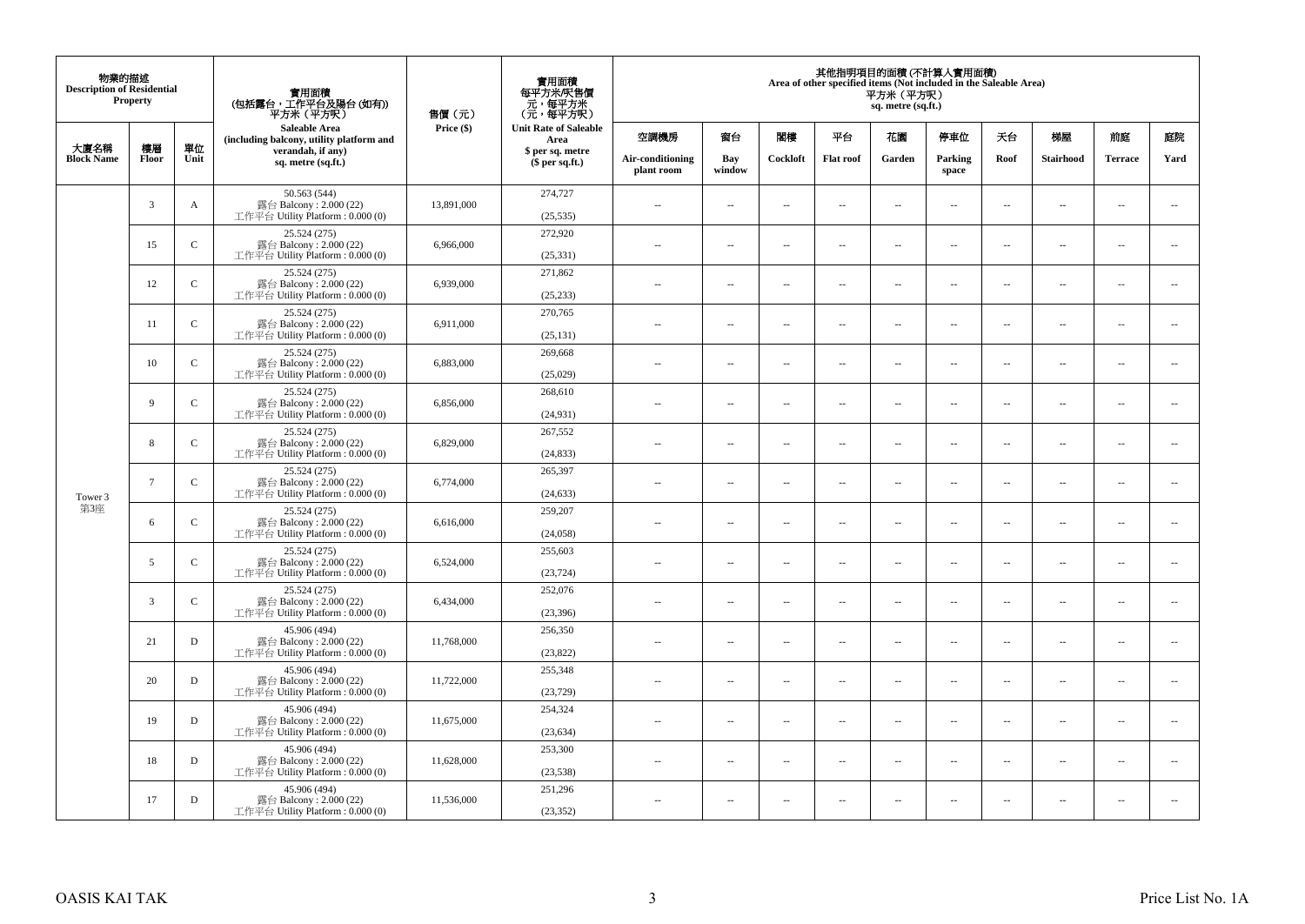| 物業的描述<br><b>Description of Residential</b> | <b>Property</b> |              | 實用面積<br>(包括露台,工作平台及陽台 (如有))<br>平方米 (平方呎)                                     | 售價(元)      | 實用面積<br>每平方米/呎售價<br>- 元, 每平方米<br>(元, 每平方呎) |                                |                          |                          |                          | 平方米(平方呎)<br>sq. metre (sq.ft.) | 其他指明項目的面積 (不計算入實用面積)<br>Area of other specified items (Not included in the Saleable Area) |                          |                          |                |                          |
|--------------------------------------------|-----------------|--------------|------------------------------------------------------------------------------|------------|--------------------------------------------|--------------------------------|--------------------------|--------------------------|--------------------------|--------------------------------|-------------------------------------------------------------------------------------------|--------------------------|--------------------------|----------------|--------------------------|
| 大廈名稱                                       | 樓層              | 單位           | <b>Saleable Area</b><br>(including balcony, utility platform and             | Price (\$) | <b>Unit Rate of Saleable</b><br>Area       | 空調機房                           | 窗台                       | 閣樓                       | 平台                       | 花園                             | 停車位                                                                                       | 天台                       | 梯屋                       | 前庭             | 庭院                       |
| <b>Block Name</b>                          | Floor           | Unit         | verandah, if any)<br>sq. metre (sq.ft.)                                      |            | \$ per sq. metre<br>$$$ per sq.ft.)        | Air-conditioning<br>plant room | Bay<br>window            | Cockloft                 | <b>Flat roof</b>         | Garden                         | Parking<br>space                                                                          | Roof                     | Stairhood                | <b>Terrace</b> | Yard                     |
|                                            | 16              | D            | 45.906 (494)<br>露台 Balcony: 2.000 (22)<br>工作平台 Utility Platform: 0.000 (0)   | 11,490,000 | 250,294<br>(23, 259)                       | $\sim$ $\sim$                  | $\overline{\phantom{a}}$ | 4                        | $\sim$                   | μ.                             | $\sim$                                                                                    | $\overline{\phantom{a}}$ | $\overline{\phantom{a}}$ | $\sim$         | $\sim$                   |
|                                            | 15              | D            | 45.906 (494)<br>露台 Balcony: 2.000 (22)<br>工作平台 Utility Platform : $0.000(0)$ | 11,444,000 | 249,292<br>(23, 166)                       | $\sim$                         | $\sim$                   | ÷.                       | $\sim$                   | μ.                             | $\sim$                                                                                    | $\sim$                   | $\overline{\phantom{a}}$ | $\sim$         | $\sim$                   |
|                                            | 12              | D            | 45.906 (494)<br>露台 Balcony: 2.000 (22)<br>工作平台 Utility Platform : $0.000(0)$ | 11,399,000 | 248,312<br>(23,075)                        | $-$                            | ÷.                       | $\sim$                   | $\sim$                   | μ.                             | $\sim$                                                                                    | $\overline{\phantom{a}}$ | $\overline{\phantom{a}}$ | $\sim$         | $\overline{\phantom{a}}$ |
|                                            | 11              | D            | 45.906 (494)<br>露台 Balcony: 2.000 (22)<br>工作平台 Utility Platform: 0.000 (0)   | 11,353,000 | 247,310<br>(22,982)                        | $\sim$                         | $\overline{\phantom{a}}$ | $\sim$                   | $\sim$                   | $\sim$                         | $\sim$                                                                                    | $\sim$                   | $\sim$                   | $\sim$         | $\sim$                   |
|                                            | 10              | D            | 45.906 (494)<br>露台 Balcony: 2.000 (22)<br>工作平台 Utility Platform: 0.000 (0)   | 11,308,000 | 246,329<br>(22, 891)                       |                                | $\sim$                   | 4                        | $\sim$                   | $\overline{\phantom{a}}$       | $\sim$                                                                                    | $\sim$                   | $\overline{\phantom{a}}$ | $\sim$         | $\sim$                   |
| Tower 3<br>第3座                             | 9               | D            | 45.906 (494)<br>露台 Balcony: 2.000 (22)<br>工作平台 Utility Platform: 0.000 (0)   | 11,263,000 | 245,349<br>(22,800)                        | $\sim$                         | $\sim$                   | $\sim$                   | $\sim$                   | $\overline{a}$                 | $\sim$                                                                                    | $\sim$                   | $\overline{\phantom{a}}$ | $\sim$         | $\sim$                   |
|                                            | 8               | D            | 45.906 (494)<br>露台 Balcony: 2.000 (22)<br>工作平台 Utility Platform : $0.000(0)$ | 11,218,000 | 244,369<br>(22,709)                        | $\sim$                         | $\overline{\phantom{a}}$ | $\overline{\phantom{a}}$ | $\sim$                   | ۰.                             | $\sim$                                                                                    | $\overline{\phantom{a}}$ | $\overline{\phantom{a}}$ | $\sim$         | $\overline{\phantom{a}}$ |
|                                            | $7\overline{ }$ | D            | 45.906 (494)<br>露台 Balcony: 2.000 (22)<br>工作平台 Utility Platform: 0.000 (0)   | 11,129,000 | 242,430<br>(22, 528)                       | $\sim$                         | $\sim$                   | $\sim$                   | $\sim$                   | $\overline{a}$                 | $\sim$                                                                                    | $\sim$                   | $\sim$                   | $\sim$         | $\sim$                   |
|                                            | 6               | D            | 45.906 (494)<br>露台 Balcony: 2.000 (22)<br>工作平台 Utility Platform: 0.000 (0)   | 10,763,000 | 234,457<br>(21, 787)                       | $\overline{a}$                 | $\sim$                   | $\sim$                   | $\sim$                   | μ.                             | $\sim$                                                                                    | $\overline{\phantom{a}}$ | $\overline{\phantom{a}}$ | $\sim$         | $\overline{\phantom{a}}$ |
|                                            | 5               | D            | 45.906 (494)<br>露台 Balcony: 2.000 (22)<br>工作平台 Utility Platform: 0.000 (0)   | 10,615,000 | 231,233<br>(21, 488)                       | $\overline{a}$                 | $\sim$                   | ÷.                       | $\sim$                   | μ.                             | $\sim$                                                                                    | $\sim$                   | $\overline{\phantom{a}}$ | $\sim$         | $\sim$                   |
|                                            | 3               | D            | 45.906 (494)<br>露台 Balcony: 2.000 (22)<br>工作平台 Utility Platform: 0.000 (0)   | 10,468,000 | 228,031<br>(21,190)                        | $-$                            | ÷.                       | $\sim$                   | $\sim$                   | $\overline{a}$                 | $\sim$                                                                                    | $\overline{\phantom{a}}$ | $\overline{\phantom{a}}$ | $\sim$         | $\sim$                   |
|                                            | 33              | $\mathbf{A}$ | 47.207 (508)<br>露台 Balcony: 2.000 (22)<br>工作平台 Utility Platform: 0.000 (0)   | 13,686,000 | 289,915<br>(26,941)                        | $\sim$                         | $\sim$                   | $\sim$                   | $\sim$                   | $\overline{a}$                 | $\sim$                                                                                    | $\sim$                   | $\sim$                   | $\sim$         | $\sim$                   |
|                                            | 32              | A            | 47.207 (508)<br>露台 Balcony: 2.000 (22)<br>工作平台 Utility Platform : 0.000 (0)  | 13,631,000 | 288,750<br>(26, 833)                       | $\overline{a}$                 | $\sim$                   | $\overline{\phantom{a}}$ | $\sim$                   | μ.                             | $\sim$                                                                                    | $\sim$                   | $\overline{\phantom{a}}$ | $\sim$         | $\sim$                   |
| Tower 5<br>第5座                             | 31              | $\mathbf{A}$ | 47.207 (508)<br>露台 Balcony: 2.000 (22)<br>工作平台 Utility Platform : $0.000(0)$ | 13,577,000 | 287,606<br>(26, 726)                       | $\overline{a}$                 | $\overline{\phantom{a}}$ | $\sim$                   | $\sim$                   | $\overline{a}$                 | $\sim$                                                                                    | $\sim$                   | $\overline{\phantom{a}}$ | $\sim$         | $\sim$                   |
|                                            | 30              | A            | 47.207 (508)<br>露台 Balcony: 2.000 (22)<br>工作平台 Utility Platform : $0.000(0)$ | 13.523,000 | 286,462<br>(26, 620)                       | $-$                            | $\sim$                   | $\sim$                   | $\sim$                   | ۰.                             | $\sim$                                                                                    | $\overline{\phantom{a}}$ | $\overline{\phantom{a}}$ | $\sim$         | $\sim$                   |
|                                            | 29              | A            | 47.207 (508)<br>露台 Balcony: 2.000 (22)<br>工作平台 Utility Platform: 0.000 (0)   | 13,469,000 | 285,318<br>(26, 514)                       | ٠.                             | $\overline{\phantom{a}}$ | 4                        | $\overline{\phantom{a}}$ | $\overline{\phantom{a}}$       | $\sim$                                                                                    | $\overline{\phantom{a}}$ | $\overline{\phantom{a}}$ | $\sim$         | $\sim$                   |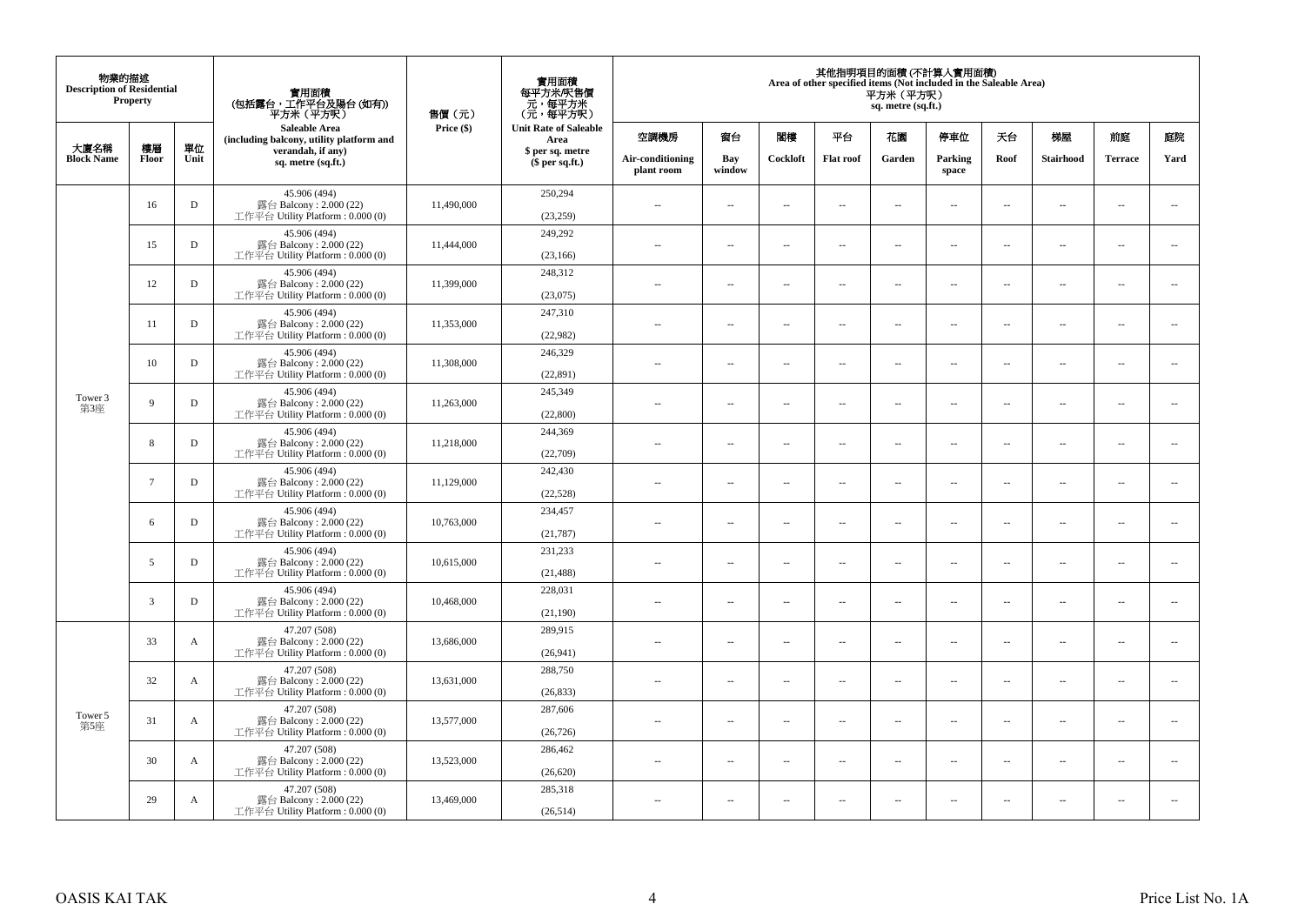| 物業的描述<br><b>Description of Residential</b> | Property    |              | 實用面積<br>(包括露台,工作平台及陽台(如有))<br>平方米 (平方呎)                                      | 售價(元)      | 實用面積<br>每平方米/呎售價<br>元,每平方米<br>(元,每平方呎) |                                |                          |                          |                          | 平方米 (平方呎)<br>sq. metre (sq.ft.) | 其他指明項目的面積 (不計算入實用面積)<br>Area of other specified items (Not included in the Saleable Area) |                          |                          |                          |                          |
|--------------------------------------------|-------------|--------------|------------------------------------------------------------------------------|------------|----------------------------------------|--------------------------------|--------------------------|--------------------------|--------------------------|---------------------------------|-------------------------------------------------------------------------------------------|--------------------------|--------------------------|--------------------------|--------------------------|
|                                            |             |              | Saleable Area<br>(including balcony, utility platform and                    | Price (\$) | <b>Unit Rate of Saleable</b><br>Area   | 空調機房                           | 窗台                       | 閣樓                       | 平台                       | 花園                              | 停車位                                                                                       | 天台                       | 梯屋                       | 前庭                       | 庭院                       |
| 大廈名稱<br><b>Block Name</b>                  | 樓層<br>Floor | 單位<br>Unit   | verandah, if any)<br>sq. metre (sq.ft.)                                      |            | \$ per sq. metre<br>$$$ per sq.ft.)    | Air-conditioning<br>plant room | Bay<br>window            | Cockloft                 | <b>Flat roof</b>         | Garden                          | Parking<br>space                                                                          | Roof                     | <b>Stairhood</b>         | <b>Terrace</b>           | Yard                     |
|                                            | 28          | A            | 47.207 (508)<br>露台 Balcony: 2.000 (22)<br>工作平台 Utility Platform : $0.000(0)$ | 13,415,000 | 284,174<br>(26, 407)                   | $\sim$                         | $\sim$                   | $\sim$                   | $\ddot{\phantom{a}}$     | μ.                              | $\sim$                                                                                    | $\overline{\phantom{a}}$ | $\overline{\phantom{a}}$ | $\bar{a}$                | $\overline{\phantom{a}}$ |
|                                            | 27          | A            | 47.207 (508)<br>露台 Balcony: 2.000 (22)<br>工作平台 Utility Platform : $0.000(0)$ | 13,309,000 | 281,929<br>(26, 199)                   | $\sim$                         | $\sim$                   | $\sim$                   | $\sim$                   | $\sim$                          | $\sim$                                                                                    | $\sim$                   | $\sim$                   | $\sim$                   | $\sim$                   |
|                                            | 26          | A            | 47.207 (508)<br>露台 Balcony: 2.000 (22)<br>工作平台 Utility Platform : $0.000(0)$ | 13,256,000 | 280,806<br>(26,094)                    | $\sim$ $-$                     | $\overline{\phantom{a}}$ | $\sim$                   | $\overline{\phantom{a}}$ | $\overline{\phantom{a}}$        | $\sim$                                                                                    | $\overline{\phantom{a}}$ | $\overline{\phantom{a}}$ | $\sim$                   | $\overline{\phantom{a}}$ |
|                                            | 25          | A            | 47.207 (508)<br>露台 Balcony: 2.000 (22)<br>工作平台 Utility Platform: 0.000 (0)   | 13,203,000 | 279,683<br>(25,990)                    | $\sim$                         | $\overline{a}$           | $\sim$                   | $\sim$                   | $\sim$                          | $\sim$                                                                                    | $\sim$                   | $\overline{a}$           | $\sim$                   | $\sim$                   |
| Tower 5                                    | 23          | $\mathbf{A}$ | 47.207 (508)<br>露台 Balcony: 2.000 (22)<br>工作平台 Utility Platform: 0.000 (0)   | 13,150,000 | 278,560<br>(25, 886)                   | $\overline{\phantom{a}}$       | $\overline{\phantom{a}}$ | $\overline{\phantom{a}}$ | $\ddotsc$                | --                              | $\sim$                                                                                    | $\sim$                   | $\cdots$                 | $\ddotsc$                | $\overline{\phantom{a}}$ |
|                                            | 22          | A            | 47.207 (508)<br>露台 Balcony: 2.000 (22)<br>工作平台 Utility Platform : $0.000(0)$ | 13,098,000 | 277,459<br>(25, 783)                   | $\sim$                         | $\sim$                   | $\sim$                   | $\sim$                   | $\overline{a}$                  | $\sim$                                                                                    | $\sim$                   | $\overline{\phantom{a}}$ | $\overline{\phantom{a}}$ | $\sim$                   |
|                                            | 21          | A            | 47.207 (508)<br>露台 Balcony: 2.000 (22)<br>工作平台 Utility Platform: 0.000 (0)   | 13,046,000 | 276,357<br>(25,681)                    | $\sim$                         | $\sim$                   | $\sim$                   | $\sim$                   | ш.                              | $\sim$                                                                                    | $\overline{\phantom{a}}$ | $\overline{\phantom{a}}$ | $\bar{a}$                | $\overline{\phantom{a}}$ |
|                                            | 20          | A            | 47.207 (508)<br>露台 Balcony: 2.000 (22)<br>工作平台 Utility Platform: 0.000 (0)   | 12,994,000 | 275,256<br>(25, 579)                   | $\sim$ $\sim$                  | $\sim$                   | $\sim$                   | $\sim$                   | $\sim$                          | $\sim$                                                                                    | $\sim$                   | $\sim$                   | $\sim$                   | $\bar{ }$                |
| 第5座                                        | 19          | A            | 47.207 (508)<br>露台 Balcony: 2.000 (22)<br>工作平台 Utility Platform: 0.000 (0)   | 12,942,000 | 274,154<br>(25, 476)                   | $\sim$                         | $\sim$                   | $\sim$                   | $\sim$                   | ш.                              | $\sim$                                                                                    | $\sim$                   | $\overline{\phantom{a}}$ | $\bar{a}$                | $\sim$                   |
|                                            | 18          | A            | 47.207 (508)<br>露台 Balcony: 2.000 (22)<br>工作平台 Utility Platform : $0.000(0)$ | 12,891,000 | 273,074<br>(25, 376)                   | $\sim$                         | $\overline{a}$           | $\sim$                   | $\sim$                   | $\sim$                          | $\sim$                                                                                    | $\sim$                   | $\overline{a}$           | $\sim$                   | $\sim$                   |
|                                            | 17          | A            | 47.207 (508)<br>露台 Balcony: 2.000 (22)<br>工作平台 Utility Platform : $0.000(0)$ | 12,788,000 | 270,892<br>(25, 173)                   | $\sim$ $-$                     | $\overline{\phantom{a}}$ | $\overline{\phantom{a}}$ | $\overline{\phantom{a}}$ | --                              | $\overline{\phantom{a}}$                                                                  | $\overline{\phantom{a}}$ | $\overline{\phantom{a}}$ | $\overline{\phantom{a}}$ | $\overline{\phantom{a}}$ |
|                                            | 16          | A            | 47.207 (508)<br>露台 Balcony: 2.000 (22)<br>工作平台 Utility Platform : $0.000(0)$ | 12,737,000 | 269,812<br>(25,073)                    | $\sim$                         | $\sim$                   | $\sim$                   | $\sim$                   | ш.                              | $\sim$                                                                                    | $\overline{\phantom{a}}$ | $\overline{\phantom{a}}$ | $\sim$                   | $\sim$                   |
|                                            | 15          | A            | 47.207 (508)<br>露台 Balcony: 2.000 (22)<br>工作平台 Utility Platform: 0.000 (0)   | 12,687,000 | 268,753<br>(24, 974)                   | ÷.                             | $\sim$                   | $\sim$                   | $\sim$                   | ш.                              | $\sim$                                                                                    | $\overline{\phantom{a}}$ | $\overline{\phantom{a}}$ | $\sim$                   | $\sim$                   |
|                                            | 12          | A            | 47.207 (508)<br>露台 Balcony: 2.000 (22)<br>工作平台 Utility Platform: 0.000 (0)   | 12,636,000 | 267,672<br>(24, 874)                   | $\sim$ $-$                     | $\overline{\phantom{a}}$ | $\overline{\phantom{a}}$ | $\overline{\phantom{a}}$ | $\overline{\phantom{a}}$        | $\sim$                                                                                    | $\overline{\phantom{a}}$ | $\overline{\phantom{a}}$ | $\overline{\phantom{a}}$ | $\sim$                   |
|                                            | 11          | A            | 47.207 (508)<br>露台 Balcony: 2.000 (22)<br>工作平台 Utility Platform : $0.000(0)$ | 12,586,000 | 266,613<br>(24, 776)                   | $\sim$                         | $\sim$                   | $\sim$                   | $\sim$                   | $\overline{\phantom{a}}$        | $\sim$                                                                                    | $\sim$                   | $\overline{\phantom{a}}$ | $\bar{a}$                | $\sim$                   |
|                                            | 10          | A            | 47.207 (508)<br>露台 Balcony: 2.000 (22)<br>工作平台 Utility Platform: 0.000 (0)   | 12,536,000 | 265,554<br>(24, 677)                   | $-$                            | $\sim$                   | $\sim$                   | $\sim$                   | $\sim$                          | $\sim$                                                                                    | $\sim$                   | $\sim$                   | $\sim$                   | $\sim$                   |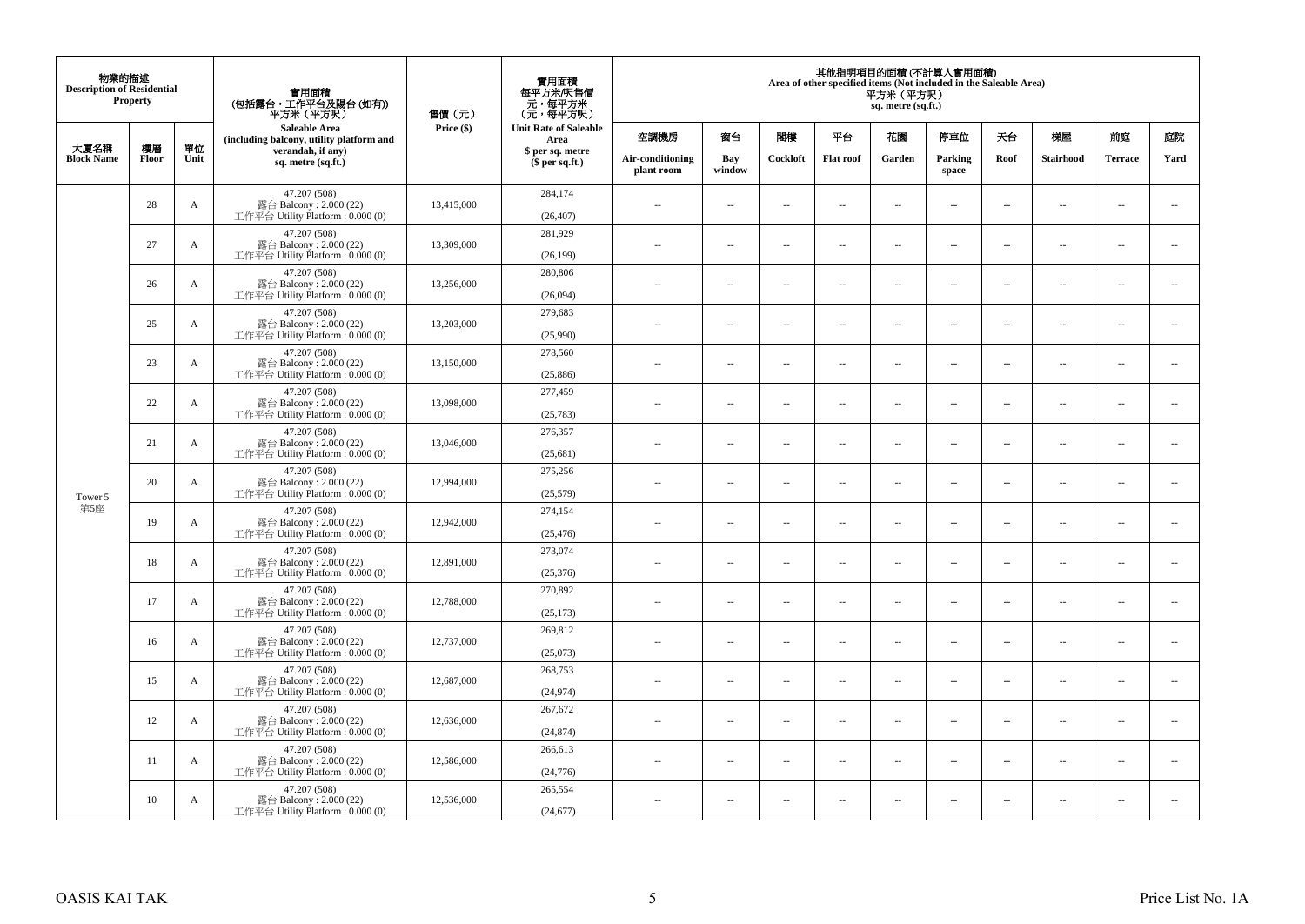| 物業的描述<br><b>Description of Residential</b> | Property        |               | 實用面積<br>(包括露台,工作平台及陽台(如有))<br>平方米 (平方呎)                                      | 售價(元)      | 實用面積<br>每平方米/呎售價<br>元,每平方米<br>(元,每平方呎) |                                |                          |                          |                          | 平方米 (平方呎)<br>sq. metre (sq.ft.) | 其他指明項目的面積 (不計算入實用面積)<br>Area of other specified items (Not included in the Saleable Area) |                          |                          |                          |                          |
|--------------------------------------------|-----------------|---------------|------------------------------------------------------------------------------|------------|----------------------------------------|--------------------------------|--------------------------|--------------------------|--------------------------|---------------------------------|-------------------------------------------------------------------------------------------|--------------------------|--------------------------|--------------------------|--------------------------|
|                                            |                 |               | <b>Saleable Area</b><br>(including balcony, utility platform and             | Price (\$) | <b>Unit Rate of Saleable</b><br>Area   | 空調機房                           | 窗台                       | 閣樓                       | 平台                       | 花園                              | 停車位                                                                                       | 天台                       | 梯屋                       | 前庭                       | 庭院                       |
| 大廈名稱<br><b>Block Name</b>                  | 樓層<br>Floor     | 單位<br>Unit    | verandah, if any)<br>sq. metre (sq.ft.)                                      |            | \$ per sq. metre<br>$$$ per sq.ft.)    | Air-conditioning<br>plant room | Bay<br>window            | Cockloft                 | <b>Flat roof</b>         | Garden                          | Parking<br>space                                                                          | Roof                     | <b>Stairhood</b>         | <b>Terrace</b>           | Yard                     |
|                                            | 9               | A             | 47.207 (508)<br>露台 Balcony: 2.000 (22)<br>工作平台 Utility Platform : $0.000(0)$ | 12,486,000 | 264,495<br>(24, 579)                   | $\sim$                         | $\sim$                   | $\sim$                   | $\ddot{\phantom{a}}$     | ш.                              | $\sim$                                                                                    | $\overline{\phantom{a}}$ | $\overline{\phantom{a}}$ | $\bar{a}$                | $\overline{\phantom{a}}$ |
|                                            | 8               | A             | 47.207 (508)<br>露台 Balcony: 2.000 (22)<br>工作平台 Utility Platform : $0.000(0)$ | 12,436,000 | 263,436<br>(24, 480)                   | $\sim$                         | $\sim$                   | $\sim$                   | $\sim$                   | $\sim$                          | $\sim$                                                                                    | $\sim$                   | $\sim$                   | $\sim$                   | $\sim$                   |
|                                            | $7\overline{ }$ | A             | 47.207 (508)<br>露台 Balcony: 2.000 (22)<br>工作平台 Utility Platform : $0.000(0)$ | 12,337,000 | 261,338<br>(24, 285)                   | $\sim$                         | $\overline{\phantom{a}}$ | $\sim$                   | $\overline{\phantom{a}}$ | $\overline{\phantom{a}}$        | $\sim$                                                                                    | $\overline{\phantom{a}}$ | $\overline{\phantom{a}}$ | $\sim$                   | $\overline{\phantom{a}}$ |
|                                            | 6               | A             | 47.207 (508)<br>露台 Balcony: 2.000 (22)<br>工作平台 Utility Platform: 0.000 (0)   | 12,288,000 | 260,300<br>(24, 189)                   | $\sim$                         | $\overline{a}$           | $\sim$                   | $\sim$                   | $\sim$                          | $\sim$                                                                                    | $\sim$                   | $\overline{a}$           | $\sim$                   | $\sim$                   |
| Tower 5                                    | 5               | A             | 47.207 (508)<br>露台 Balcony: 2.000 (22)<br>工作平台 Utility Platform: 0.000 (0)   | 12,239,000 | 259,262<br>(24,093)                    | $\overline{\phantom{a}}$       | $\overline{\phantom{a}}$ | $\overline{\phantom{a}}$ | $\ddotsc$                | --                              | $\ddotsc$                                                                                 | $\sim$                   | $\cdots$                 | $\ddotsc$                | $\overline{\phantom{a}}$ |
|                                            | 3               | A             | 47.207 (508)<br>露台 Balcony: 2.000 (22)<br>工作平台 Utility Platform : $0.000(0)$ | 12,070,000 | 255,682<br>(23,760)                    | $\sim$                         | $\sim$                   | $\sim$                   | $\sim$                   | $\overline{a}$                  | $\sim$                                                                                    | $\sim$                   | $\overline{\phantom{a}}$ | $\overline{\phantom{a}}$ | $\sim$                   |
|                                            | 35              | $\mathsf{C}$  | 34.011 (366)<br>露台 Balcony: 2.000 (22)<br>工作平台 Utility Platform: 0.000 (0)   | 9,372,000  | 275,558<br>(25, 607)                   | $\sim$                         | $\sim$                   | $\sim$                   | $\sim$                   | μ.                              | $\sim$                                                                                    | $\overline{\phantom{a}}$ | $\overline{\phantom{a}}$ | $\bar{a}$                | $\overline{\phantom{a}}$ |
|                                            | 21              | $\mathbf{C}$  | 47.234 (508)<br>露台 Balcony: 2.000 (22)<br>工作平台 Utility Platform: 0.000 (0)   | 14,450,000 | 305,924<br>(28, 445)                   | $\sim$ $\sim$                  | $\sim$                   | $\sim$                   | $\sim$                   | $\sim$                          | $\sim$                                                                                    | $\sim$                   | $\sim$                   | $\sim$                   | $\overline{\phantom{a}}$ |
| 第5座                                        | 20              | $\mathbf{C}$  | 47.234 (508)<br>露台 Balcony: 2.000 (22)<br>工作平台 Utility Platform: 0.000 (0)   | 14,392,000 | 304,696<br>(28, 331)                   | $\sim$                         | $\sim$                   | $\sim$                   | $\sim$                   | μ.                              | $\sim$                                                                                    | $\sim$                   | $\overline{\phantom{a}}$ | $\bar{a}$                | $\sim$                   |
|                                            | 19              | $\mathbf C$   | 47.234 (508)<br>露台 Balcony: 2.000 (22)<br>工作平台 Utility Platform : $0.000(0)$ | 14,335,000 | 303,489<br>(28, 219)                   | $\sim$                         | $\overline{a}$           | $\sim$                   | $\sim$                   | $\sim$                          | $\sim$                                                                                    | $\sim$                   | $\overline{a}$           | $\sim$                   | $\sim$                   |
|                                            | 18              | $\mathcal{C}$ | 47.234 (508)<br>露台 Balcony: 2.000 (22)<br>工作平台 Utility Platform : $0.000(0)$ | 14,278,000 | 302,282<br>(28, 106)                   | $\sim$ $-$                     | $\overline{\phantom{a}}$ | $\overline{\phantom{a}}$ | $\overline{\phantom{a}}$ | --                              | $\overline{\phantom{a}}$                                                                  | $\overline{\phantom{a}}$ | $\overline{\phantom{a}}$ | $\overline{\phantom{a}}$ | $\overline{\phantom{a}}$ |
|                                            | 17              | $\mathbf{C}$  | 47.234 (508)<br>露台 Balcony: 2.000 (22)<br>工作平台 Utility Platform : $0.000(0)$ | 14,164,000 | 299,869<br>(27, 882)                   | $\sim$                         | $\sim$                   | $\sim$                   | $\sim$                   | μ.                              | $\sim$                                                                                    | $\overline{\phantom{a}}$ | $\overline{\phantom{a}}$ | $\sim$                   | $\sim$                   |
|                                            | 16              | $\mathbf{C}$  | 47.234 (508)<br>露台 Balcony: 2.000 (22)<br>工作平台 Utility Platform: 0.000 (0)   | 14,108,000 | 298,683<br>(27, 772)                   | ÷.                             | $\sim$                   | $\sim$                   | $\sim$                   | μ.                              | $\sim$                                                                                    | $\overline{\phantom{a}}$ | $\overline{\phantom{a}}$ | $\sim$                   | $\sim$                   |
|                                            | 15              | $\mathbf{C}$  | 47.234 (508)<br>露台 Balcony: 2.000 (22)<br>工作平台 Utility Platform: 0.000 (0)   | 14,052,000 | 297,498<br>(27, 661)                   | $\sim$ $-$                     | $\overline{\phantom{a}}$ | $\overline{\phantom{a}}$ | $\overline{\phantom{a}}$ | $\overline{\phantom{a}}$        | $\sim$                                                                                    | $\overline{\phantom{a}}$ | $\overline{\phantom{a}}$ | $\overline{\phantom{a}}$ | $\sim$                   |
|                                            | 12              | $\mathbf{C}$  | 47.234 (508)<br>露台 Balcony: 2.000 (22)<br>工作平台 Utility Platform : $0.000(0)$ | 13,996,000 | 296,312<br>(27, 551)                   | $\sim$                         | $\sim$                   | $\sim$                   | $\sim$                   | $\overline{\phantom{a}}$        | $\sim$                                                                                    | $\sim$                   | $\overline{\phantom{a}}$ | $\bar{a}$                | $\sim$                   |
|                                            | 11              | $\mathsf{C}$  | 47.234 (508)<br>露台 Balcony: 2.000 (22)<br>工作平台 Utility Platform: 0.000 (0)   | 13,940,000 | 295,126<br>(27, 441)                   | $-$                            | $\sim$                   | $\sim$                   | $\sim$                   | $\sim$                          | $\sim$                                                                                    | $\sim$                   | $\sim$                   | $\sim$                   | $\sim$                   |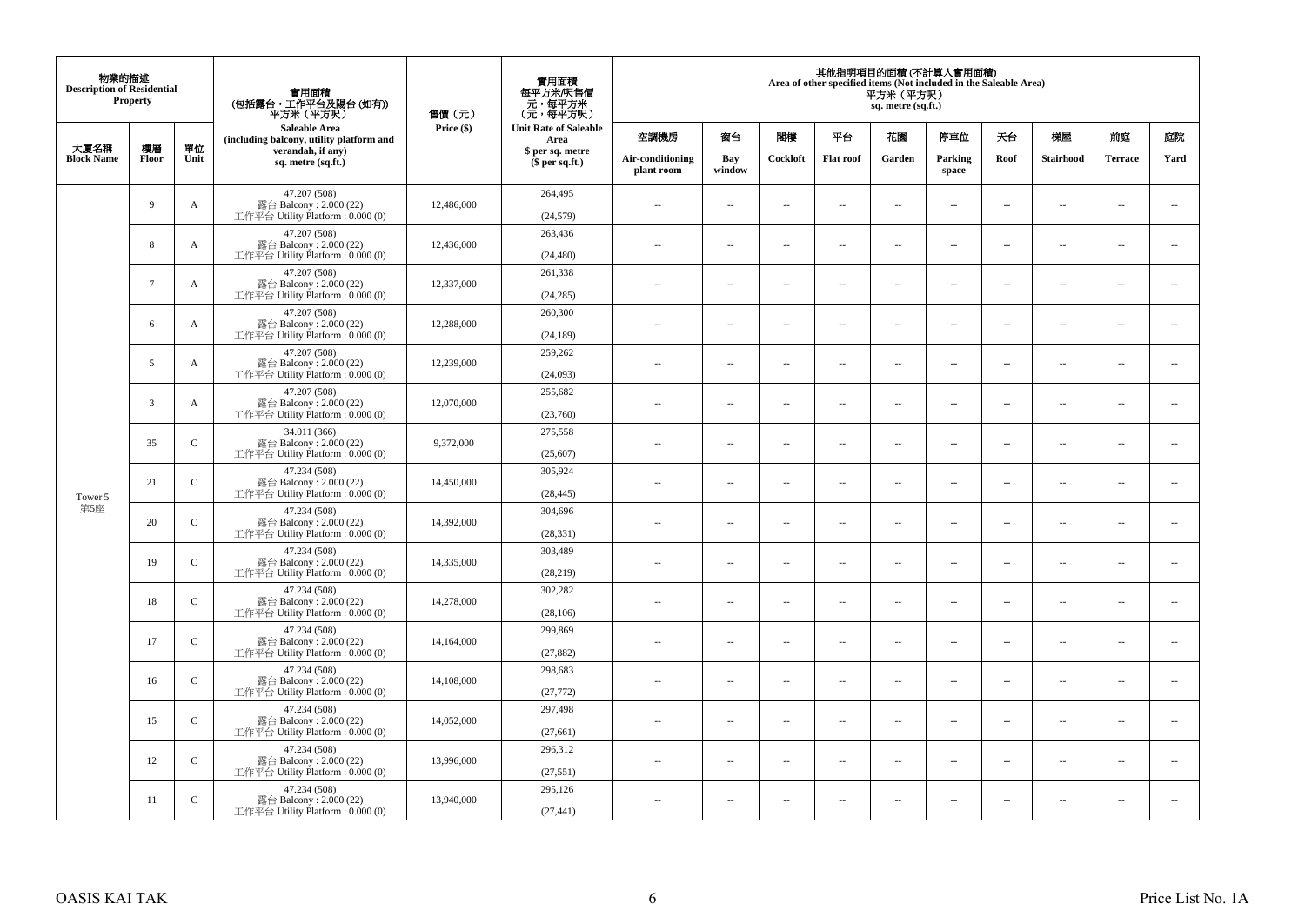| 物業的描述<br><b>Description of Residential</b> | Property        |               | 實用面積<br>(包括露台,工作平台及陽台(如有))<br>平方米 (平方呎)                                      | 售價(元)      | 實用面積<br>每平方米/呎售價<br>元,每平方米<br>(元,每平方呎) |                                |                          |                          |                          | 平方米 (平方呎)<br>sq. metre (sq.ft.) | 其他指明項目的面積 (不計算入實用面積)<br>Area of other specified items (Not included in the Saleable Area) |                          |                          |                          |                          |
|--------------------------------------------|-----------------|---------------|------------------------------------------------------------------------------|------------|----------------------------------------|--------------------------------|--------------------------|--------------------------|--------------------------|---------------------------------|-------------------------------------------------------------------------------------------|--------------------------|--------------------------|--------------------------|--------------------------|
| 大廈名稱                                       | 樓層              | 單位            | <b>Saleable Area</b><br>(including balcony, utility platform and             | Price (\$) | <b>Unit Rate of Saleable</b><br>Area   | 空調機房                           | 窗台                       | 閣樓                       | 平台                       | 花園                              | 停車位                                                                                       | 天台                       | 梯屋                       | 前庭                       | 庭院                       |
| <b>Block Name</b>                          | Floor           | Unit          | verandah, if any)<br>sq. metre (sq.ft.)                                      |            | \$ per sq. metre<br>$$$ per sq.ft.)    | Air-conditioning<br>plant room | Bay<br>window            | Cockloft                 | <b>Flat roof</b>         | Garden                          | Parking<br>space                                                                          | Roof                     | <b>Stairhood</b>         | <b>Terrace</b>           | Yard                     |
|                                            | 10              | $\mathbf C$   | 47.234 (508)<br>露台 Balcony: 2.000 (22)<br>工作平台 Utility Platform : $0.000(0)$ | 13,884,000 | 293,941<br>(27, 331)                   | $\sim$                         | $\sim$                   | $\sim$                   | $\ddot{\phantom{a}}$     | μ.                              | $\sim$                                                                                    | $\overline{\phantom{a}}$ | $\overline{\phantom{a}}$ | $\bar{a}$                | $\overline{\phantom{a}}$ |
|                                            | 9               | $\mathbf C$   | 47.234 (508)<br>露台 Balcony: 2.000 (22)<br>工作平台 Utility Platform : $0.000(0)$ | 13,829,000 | 292,776<br>(27, 222)                   | $\sim$                         | $\sim$                   | $\sim$                   | $\sim$                   | $\sim$                          | $\sim$                                                                                    | $\sim$                   | $\sim$                   | $\sim$                   | $\sim$                   |
|                                            | 8               | $\mathcal{C}$ | 47.234 (508)<br>露台 Balcony: 2.000 (22)<br>工作平台 Utility Platform : $0.000(0)$ | 13,774,000 | 291,612<br>(27, 114)                   | $\sim$ $-$                     | $\overline{\phantom{a}}$ | $\sim$                   | $\overline{\phantom{a}}$ | $\overline{\phantom{a}}$        | $\sim$                                                                                    | $\overline{\phantom{a}}$ | $\overline{\phantom{a}}$ | $\sim$                   | $\overline{\phantom{a}}$ |
|                                            | $7\phantom{.0}$ | $\mathbf{C}$  | 47.234 (508)<br>露台 Balcony: 2.000 (22)<br>工作平台 Utility Platform: 0.000 (0)   | 13,665,000 | 289,304<br>(26,900)                    | $\sim$                         | $\overline{a}$           | $\sim$                   | $\sim$                   | $\sim$                          | $\sim$                                                                                    | $\sim$                   | $\overline{\phantom{a}}$ | $\sim$                   | $\sim$                   |
|                                            | 6               | $\mathbf C$   | 47.234 (508)<br>露台 Balcony: 2.000 (22)<br>工作平台 Utility Platform: 0.000 (0)   | 13,610,000 | 288,140<br>(26,791)                    | $\overline{\phantom{a}}$       | $\overline{\phantom{a}}$ | $\overline{\phantom{a}}$ | $\ddotsc$                | --                              | $\ddotsc$                                                                                 | $\sim$                   | $\cdots$                 | $\ddotsc$                | $\overline{\phantom{a}}$ |
|                                            | 5               | $\mathsf{C}$  | 47.234 (508)<br>露台 Balcony: 2.000 (22)<br>工作平台 Utility Platform : $0.000(0)$ | 13,556,000 | 286,997<br>(26, 685)                   | $\sim$                         | $\sim$                   | $\sim$                   | $\sim$                   | $\overline{a}$                  | $\sim$                                                                                    | $\sim$                   | $\overline{\phantom{a}}$ | $\overline{\phantom{a}}$ | $\sim$                   |
|                                            | 3               | $\mathbf{C}$  | 47.234 (508)<br>露台 Balcony: 2.000 (22)<br>工作平台 Utility Platform: 0.000 (0)   | 13,369,000 | 283,038<br>(26, 317)                   | $\sim$                         | $\sim$                   | $\sim$                   | $\sim$                   | μ.                              | $\sim$                                                                                    | $\overline{\phantom{a}}$ | $\overline{\phantom{a}}$ | $\bar{a}$                | $\overline{\phantom{a}}$ |
| Tower 5                                    | 35              | D             | 41.280 (444)<br>露台 Balcony: 2.000 (22)<br>工作平台 Utility Platform: 0.000 (0)   | 12,129,000 | 293,823<br>(27, 318)                   | $\sim$ $\sim$                  | $\sim$                   | $\sim$                   | $\sim$                   | $\sim$                          | $\sim$                                                                                    | $\sim$                   | $\sim$                   | $\sim$                   | $\overline{\phantom{a}}$ |
| 第5座                                        | 21              | D             | 33.862 (364)<br>露台 Balcony: 2.000 (22)<br>工作平台 Utility Platform: 0.000 (0)   | 8,979,000  | 265,164<br>(24, 668)                   | $\sim$                         | $\sim$                   | $\sim$                   | $\sim$                   | μ.                              | $\sim$                                                                                    | $\sim$                   | $\overline{\phantom{a}}$ | $\bar{a}$                | $\sim$                   |
|                                            | 20              | D             | 33.862 (364)<br>露台 Balcony: 2.000 (22)<br>工作平台 Utility Platform : $0.000(0)$ | 8,943,000  | 264,101<br>(24, 569)                   | $\sim$                         | $\overline{a}$           | $\sim$                   | $\sim$                   | $\sim$                          | $\sim$                                                                                    | $\sim$                   | $\overline{a}$           | $\sim$                   | $\sim$                   |
|                                            | 19              | D             | 33.862 (364)<br>露台 Balcony: 2.000 (22)<br>工作平台 Utility Platform : $0.000(0)$ | 8,908,000  | 263,068<br>(24, 473)                   | $\sim$ $-$                     | $\overline{\phantom{a}}$ | $\overline{\phantom{a}}$ | $\overline{\phantom{a}}$ | --                              | $\overline{\phantom{a}}$                                                                  | $\overline{\phantom{a}}$ | $\overline{\phantom{a}}$ | $\overline{\phantom{a}}$ | $\overline{\phantom{a}}$ |
|                                            | 18              | D             | 33.862 (364)<br>露台 Balcony: 2.000 (22)<br>工作平台 Utility Platform : $0.000(0)$ | 8,872,000  | 262,005<br>(24, 374)                   | $\sim$                         | $\sim$                   | $\sim$                   | $\sim$                   | μ.                              | $\sim$                                                                                    | $\overline{\phantom{a}}$ | $\overline{\phantom{a}}$ | $\sim$                   | $\sim$                   |
|                                            | 17              | D             | 33.862 (364)<br>露台 Balcony: 2.000 (22)<br>工作平台 Utility Platform : $0.000(0)$ | 8,802,000  | 259,937<br>(24, 181)                   | ÷.                             | $\sim$                   | $\sim$                   | $\sim$                   | μ.                              | $\sim$                                                                                    | $\overline{\phantom{a}}$ | $\overline{\phantom{a}}$ | $\sim$                   | $\sim$                   |
|                                            | 16              | D             | 33.862 (364)<br>露台 Balcony: 2.000 (22)<br>工作平台 Utility Platform : $0.000(0)$ | 8,767,000  | 258,904<br>(24,085)                    | $\sim$ $-$                     | $\overline{\phantom{a}}$ | $\overline{\phantom{a}}$ | $\overline{\phantom{a}}$ | $\overline{\phantom{a}}$        | $\sim$                                                                                    | $\overline{\phantom{a}}$ | $\overline{\phantom{a}}$ | $\overline{\phantom{a}}$ | $\sim$                   |
|                                            | 15              | D             | 33.862 (364)<br>露台 Balcony: 2.000 (22)<br>工作平台 Utility Platform : $0.000(0)$ | 8,732,000  | 257,870<br>(23,989)                    | $\sim$                         | $\sim$                   | $\sim$                   | $\sim$                   | $\overline{\phantom{a}}$        | $\sim$                                                                                    | $\sim$                   | $\overline{\phantom{a}}$ | $\bar{a}$                | $\sim$                   |
|                                            | 12              | D             | 33.862 (364)<br>露台 Balcony: 2.000 (22)<br>工作平台 Utility Platform: 0.000 (0)   | 8,697,000  | 256,837<br>(23,893)                    | $-$                            | $\sim$                   | $\sim$                   | $\sim$                   | $\sim$                          | $\sim$                                                                                    | $\sim$                   | $\sim$                   | $\sim$                   | $\sim$                   |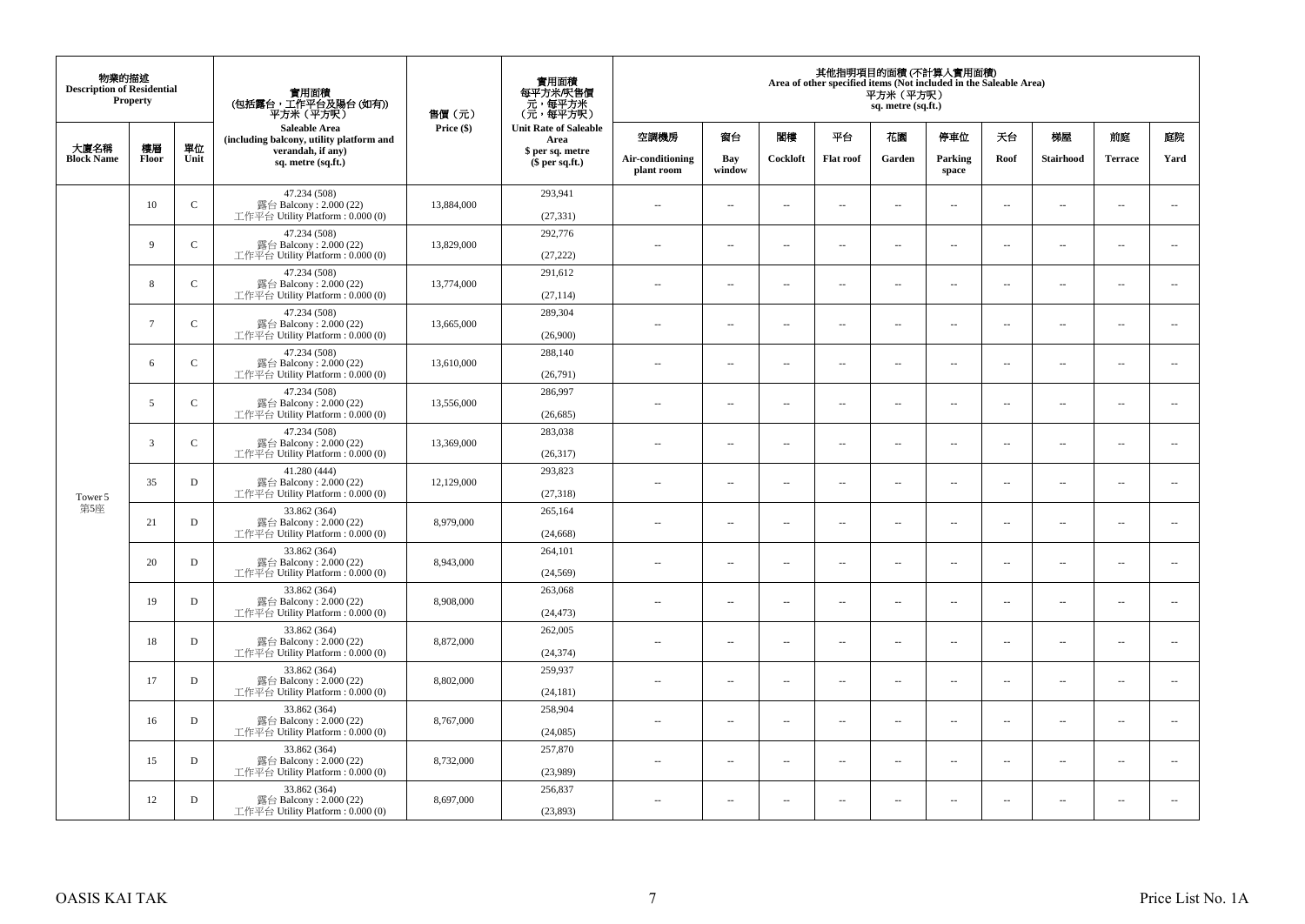| 物業的描述<br><b>Description of Residential</b> | Property |             | 實用面積<br>(包括露台,工作平台及陽台(如有))<br>平方米(平方呎)                                      | 售價(元)      | 實用面積<br>每平方米/呎售價<br>- 元, 每平方米<br>(元, 每平方呎) |                                |                          |                          |                          | 平方米 (平方呎)<br>sq. metre (sq.ft.) | 其他指明項目的面積 (不計算入實用面積)<br>Area of other specified items (Not included in the Saleable Area) |                          |                          |                          |                          |
|--------------------------------------------|----------|-------------|-----------------------------------------------------------------------------|------------|--------------------------------------------|--------------------------------|--------------------------|--------------------------|--------------------------|---------------------------------|-------------------------------------------------------------------------------------------|--------------------------|--------------------------|--------------------------|--------------------------|
|                                            | 樓層       | 單位          | Saleable Area<br>(including balcony, utility platform and                   | Price (\$) | <b>Unit Rate of Saleable</b><br>Area       | 空調機房                           | 窗台                       | 閨樓                       | 平台                       | 花園                              | 停車位                                                                                       | 天台                       | 梯屋                       | 前庭                       | 庭院                       |
| 大廈名稱<br><b>Block Name</b>                  | Floor    | Unit        | verandah, if any)<br>sq. metre (sq.ft.)                                     |            | \$ per sq. metre<br>\$per sq.ft.)          | Air-conditioning<br>plant room | Bay<br>window            | Cockloft                 | <b>Flat roof</b>         | Garden                          | Parking<br>space                                                                          | Roof                     | <b>Stairhood</b>         | <b>Terrace</b>           | Yard                     |
|                                            | 11       | $\mathbf D$ | 33.862 (364)<br>露台 Balcony: 2.000 (22)<br>工作平台 Utility Platform : 0.000 (0) | 8,662,000  | 255,803<br>(23,797)                        | $\sim$ $\sim$                  | μ.                       | $\sim$                   | $\sim$                   | $\ldots$                        | $\sim$                                                                                    | $\overline{\phantom{a}}$ | $\overline{\phantom{a}}$ | $\bar{a}$                | $\overline{\phantom{a}}$ |
|                                            | 10       | $\mathbf D$ | 33.862 (364)<br>露台 Balcony: 2.000 (22)<br>工作平台 Utility Platform: 0.000 (0)  | 8,628,000  | 254,799<br>(23,703)                        | $\sim$                         | $\overline{a}$           | $\sim$                   | $\sim$                   | $\sim$                          | $\sim$                                                                                    | $\sim$                   | $\sim$                   | $\sim$                   | $\sim$                   |
|                                            | 9        | $\mathbf D$ | 33.862 (364)<br>露台 Balcony: 2.000 (22)<br>工作平台 Utility Platform : 0.000 (0) | 8,593,000  | 253,765<br>(23,607)                        | $\overline{a}$                 | μ.                       | $\sim$                   | $\sim$                   | $\overline{\phantom{a}}$        | $\sim$                                                                                    | $\overline{\phantom{a}}$ | $\overline{\phantom{a}}$ | $\sim$                   | $\overline{\phantom{a}}$ |
|                                            | 8        | $\mathbf D$ | 33.862 (364)<br>露台 Balcony: 2.000 (22)<br>工作平台 Utility Platform : 0.000 (0) | 8,559,000  | 252,761<br>(23,514)                        | $\sim$                         | $\sim$                   | $\sim$                   | $\sim$                   | $\overline{a}$                  | $\sim$                                                                                    | $\sim$                   | $\overline{\phantom{a}}$ | $\sim$                   | $\sim$                   |
|                                            | $\tau$   | $\mathbf D$ | 33.862 (364)<br>露台 Balcony: 2.000 (22)<br>工作平台 Utility Platform: 0.000 (0)  | 8,491,000  | 250,753<br>(23, 327)                       | ٠.                             | --                       | $\overline{\phantom{a}}$ | $\overline{\phantom{a}}$ | --                              | $\sim$                                                                                    | $\overline{\phantom{a}}$ | $\cdots$                 | $\ddotsc$                | $\overline{\phantom{a}}$ |
| Tower 5                                    | 6        | $\mathbf D$ | 33.862 (364)<br>露台 Balcony: 2.000 (22)<br>工作平台 Utility Platform : 0.000 (0) | 8,212,000  | 242,514<br>(22, 560)                       | $\sim$                         | $\overline{a}$           | $\sim$                   | $\sim$                   | $\sim$                          | $\sim$                                                                                    | $\overline{\phantom{a}}$ | $\overline{\phantom{a}}$ | $\overline{\phantom{a}}$ | $\sim$                   |
|                                            | 5        | D           | 33.862 (364)<br>露台 Balcony: 2.000 (22)<br>工作平台 Utility Platform : 0.000 (0) | 8,099,000  | 239,177<br>(22, 250)                       | 44                             | μ.                       | $\sim$                   | $\sim$                   | μ.                              | $\sim$                                                                                    | $\overline{\phantom{a}}$ | $\overline{\phantom{a}}$ | $\bar{a}$                | $\overline{\phantom{a}}$ |
|                                            | 3        | D           | 33.862 (364)<br>露台 Balcony: 2.000 (22)<br>工作平台 Utility Platform: 0.000 (0)  | 7,987,000  | 235,869<br>(21, 942)                       | $\sim$ $\sim$                  | $\overline{a}$           | $\sim$                   | $\sim$                   | $\overline{a}$                  | $\sim$                                                                                    | $\sim$                   | $\sim$                   | $\sim$                   | $\bar{ }$                |
| 第5座                                        | 33       | $\mathbf E$ | 34.011 (366)<br>露台 Balcony: 2.000 (22)<br>工作平台 Utility Platform : 0.000 (0) | 9,334,000  | 274,441<br>(25,503)                        | 44                             | μ.                       | $\sim$                   | $\sim$                   | μ.                              | $\sim$                                                                                    | $\sim$                   | $\overline{\phantom{a}}$ | $\bar{a}$                | $\sim$                   |
|                                            | 32       | $\mathbf E$ | 34.011 (366)<br>露台 Balcony: 2.000 (22)<br>工作平台 Utility Platform : 0.000 (0) | 9.297,000  | 273,353<br>(25, 402)                       | $\overline{a}$                 | $\overline{a}$           | $\sim$                   | $\sim$                   | $\overline{a}$                  | $\sim$                                                                                    | $\sim$                   | $\overline{\phantom{a}}$ | $\sim$                   | $\sim$                   |
|                                            | 31       | $\mathbf E$ | 34.011 (366)<br>露台 Balcony: 2.000 (22)<br>工作平台 Utility Platform : 0.000 (0) | 9,260,000  | 272,265<br>(25, 301)                       | ٠.                             | --                       | $\overline{\phantom{a}}$ | $\overline{\phantom{a}}$ | --                              | $\overline{\phantom{a}}$                                                                  | $\overline{\phantom{a}}$ | $\overline{\phantom{a}}$ | $\overline{\phantom{a}}$ | $\overline{\phantom{a}}$ |
|                                            | 30       | E           | 34.011 (366)<br>露台 Balcony: 2.000 (22)<br>工作平台 Utility Platform : 0.000 (0) | 9,223,000  | 271,177<br>(25, 199)                       | $\overline{a}$                 | $\overline{\phantom{a}}$ | $\sim$                   | $\sim$                   | $\overline{\phantom{a}}$        | $\sim$                                                                                    | $\overline{\phantom{a}}$ | $\overline{\phantom{a}}$ | $\sim$                   | $\sim$                   |
|                                            | 29       | E           | 34.011 (366)<br>露台 Balcony: 2.000 (22)<br>工作平台 Utility Platform: 0.000 (0)  | 9,187,000  | 270,118<br>(25, 101)                       | ÷.                             | μ.                       | $\sim$                   | $\sim$                   | Ξ.                              | $\sim$                                                                                    | $\overline{\phantom{a}}$ | $\overline{\phantom{a}}$ | $\sim$                   | $\sim$                   |
|                                            | 28       | $\mathbf E$ | 34.011 (366)<br>露台 Balcony: 2.000 (22)<br>工作平台 Utility Platform: 0.000 (0)  | 9,150,000  | 269,031<br>(25,000)                        | $\sim$ $-$                     | $\overline{\phantom{a}}$ | $\sim$                   | $\overline{\phantom{a}}$ | $\overline{\phantom{a}}$        | $\sim$                                                                                    | $\overline{\phantom{a}}$ | $\overline{\phantom{a}}$ | $\overline{\phantom{a}}$ | $\sim$                   |
|                                            | 27       | E           | 34.011 (366)<br>露台 Balcony: 2.000 (22)<br>工作平台 Utility Platform : 0.000 (0) | 9,077,000  | 266,884<br>(24, 801)                       | $\overline{a}$                 | μ.                       | $\sim$                   | $\sim$                   | $\overline{\phantom{a}}$        | $\sim$                                                                                    | $\sim$                   | $\sim$                   | $\bar{a}$                | $\sim$                   |
|                                            | 26       | E           | 34.011 (366)<br>露台 Balcony: 2.000 (22)<br>工作平台 Utility Platform : 0.000 (0) | 9,041,000  | 265,826<br>(24,702)                        | $\sim$ $\sim$                  | $\sim$                   | $\sim$                   | $\sim$                   | $\sim$                          | $\sim$                                                                                    | $\sim$                   | $\sim$                   | $\sim$                   | $\sim$                   |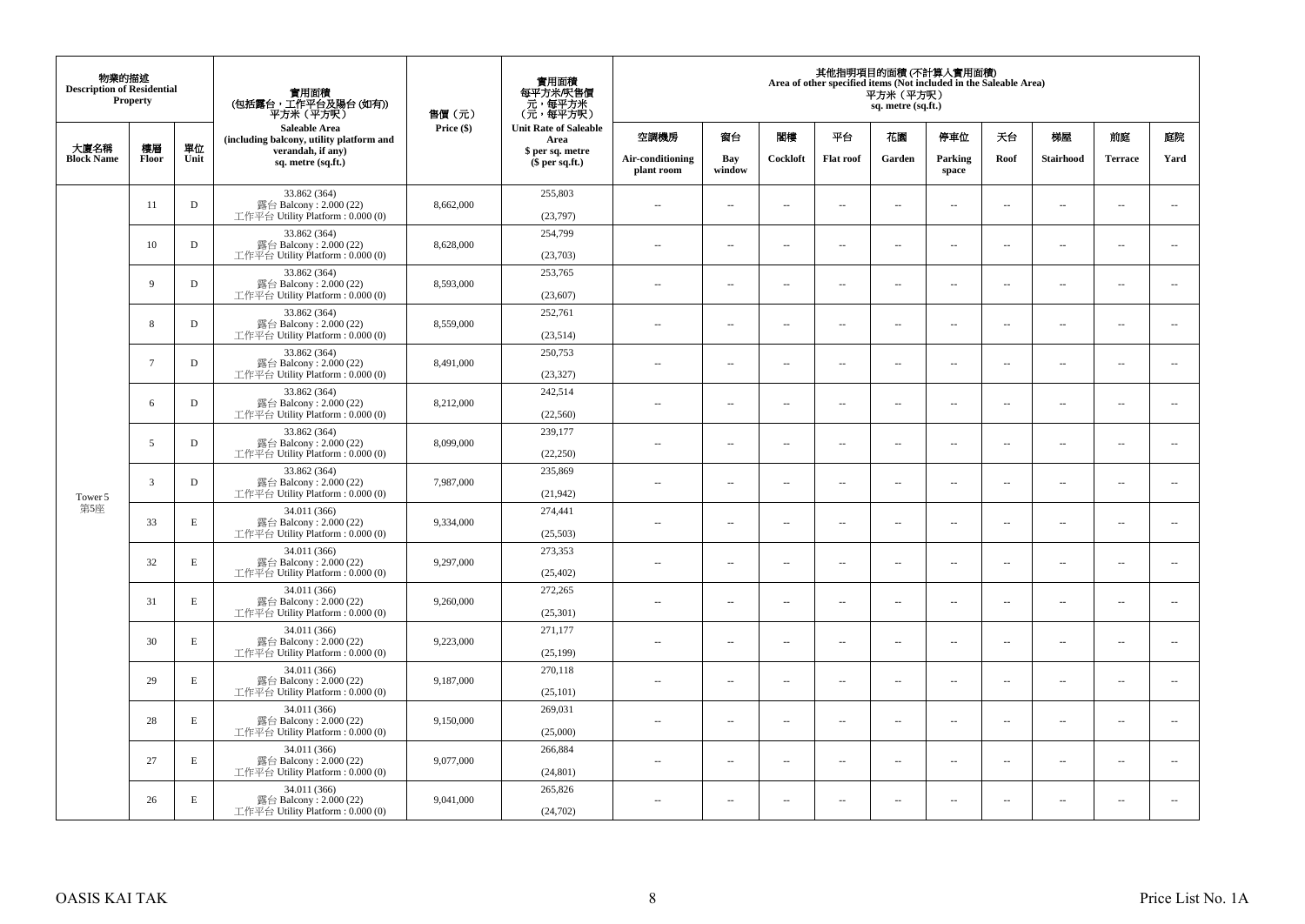| 物業的描述<br><b>Description of Residential</b> | Property        |             | 實用面積<br>(包括露台,工作平台及陽台(如有))<br>平方米 (平方呎)                                      | 售價(元)      | 實用面積<br>每平方米/呎售價<br>元,每平方米<br>(元,每平方呎) |                                |                          |                          |                          | 平方米 (平方呎)<br>sq. metre (sq.ft.) | 其他指明項目的面積 (不計算入實用面積)<br>Area of other specified items (Not included in the Saleable Area) |                          |                          |                          |                          |
|--------------------------------------------|-----------------|-------------|------------------------------------------------------------------------------|------------|----------------------------------------|--------------------------------|--------------------------|--------------------------|--------------------------|---------------------------------|-------------------------------------------------------------------------------------------|--------------------------|--------------------------|--------------------------|--------------------------|
| 大廈名稱                                       | 樓層              | 單位          | Saleable Area<br>(including balcony, utility platform and                    | Price (\$) | <b>Unit Rate of Saleable</b><br>Area   | 空調機房                           | 窗台                       | 閣樓                       | 平台                       | 花園                              | 停車位                                                                                       | 天台                       | 梯屋                       | 前庭                       | 庭院                       |
| <b>Block Name</b>                          | Floor           | Unit        | verandah, if any)<br>sq. metre (sq.ft.)                                      |            | \$ per sq. metre<br>$$$ per sq.ft.)    | Air-conditioning<br>plant room | Bay<br>window            | Cockloft                 | <b>Flat roof</b>         | Garden                          | Parking<br>space                                                                          | Roof                     | <b>Stairhood</b>         | <b>Terrace</b>           | Yard                     |
|                                            | 25              | E           | 34.011 (366)<br>露台 Balcony: 2.000 (22)<br>工作平台 Utility Platform : $0.000(0)$ | 9,005,000  | 264,767<br>(24, 604)                   | $\sim$                         | $\sim$                   | $\sim$                   | $\ddot{\phantom{a}}$     | μ.                              | $\sim$                                                                                    | $\overline{\phantom{a}}$ | $\overline{\phantom{a}}$ | $\bar{a}$                | $\overline{\phantom{a}}$ |
|                                            | 23              | E           | 34.011 (366)<br>露台 Balcony: 2.000 (22)<br>工作平台 Utility Platform: 0.000 (0)   | 8,969,000  | 263,709<br>(24, 505)                   | $\sim$                         | $\sim$                   | $\sim$                   | $\sim$                   | $\sim$                          | $\sim$                                                                                    | $\sim$                   | $\sim$                   | $\sim$                   | $\sim$                   |
|                                            | 22              | Е           | 34.011 (366)<br>露台 Balcony: 2.000 (22)<br>工作平台 Utility Platform : $0.000(0)$ | 8,934,000  | 262,680<br>(24, 410)                   | $\sim$                         | $\overline{\phantom{a}}$ | $\sim$                   | $\overline{\phantom{a}}$ | $\overline{\phantom{a}}$        | $\sim$                                                                                    | $\overline{\phantom{a}}$ | $\overline{\phantom{a}}$ | $\sim$                   | $\overline{\phantom{a}}$ |
|                                            | 21              | E           | 34.011 (366)<br>露台 Balcony: 2.000 (22)<br>工作平台 Utility Platform: 0.000 (0)   | 8,898,000  | 261,621<br>(24, 311)                   | $\sim$                         | $\overline{a}$           | $\sim$                   | $\sim$                   | $\sim$                          | $\sim$                                                                                    | $\sim$                   | $\sim$                   | $\sim$                   | $\sim$                   |
|                                            | 20              | $\mathbf E$ | 34.011 (366)<br>露台 Balcony: 2.000 (22)<br>工作平台 Utility Platform: 0.000 (0)   | 8,863,000  | 260,592<br>(24, 216)                   | $\overline{\phantom{a}}$       | $\overline{\phantom{a}}$ | $\overline{\phantom{a}}$ | $\ddotsc$                | --                              | $\ddotsc$                                                                                 | $\sim$                   | $\overline{\phantom{a}}$ | $\ddotsc$                | $\overline{\phantom{a}}$ |
|                                            | 19              | Е           | 34.011 (366)<br>露台 Balcony: 2.000 (22)<br>工作平台 Utility Platform : $0.000(0)$ | 8,827,000  | 259,534<br>(24, 117)                   | $\sim$                         | $\overline{\phantom{a}}$ | $\sim$                   | $\overline{\phantom{a}}$ | $\sim$                          | $\sim$                                                                                    | $\sim$                   | $\overline{\phantom{a}}$ | $\overline{\phantom{a}}$ | $\sim$                   |
|                                            | 18              | E           | 34.011 (366)<br>露台 Balcony: 2.000 (22)<br>工作平台 Utility Platform: 0.000 (0)   | 8,792,000  | 258,505<br>(24, 022)                   | $\sim$                         | $\sim$                   | $\sim$                   | $\sim$                   | μ.                              | $\sim$                                                                                    | $\overline{\phantom{a}}$ | $\overline{\phantom{a}}$ | $\bar{a}$                | $\overline{\phantom{a}}$ |
| Tower 5                                    | 17              | E           | 34.011 (366)<br>露台 Balcony: 2.000 (22)<br>工作平台 Utility Platform: 0.000 (0)   | 8,722,000  | 256,446<br>(23, 831)                   | $\sim$ $\sim$                  | $\sim$                   | $\sim$                   | $\sim$                   | $\sim$                          | $\sim$                                                                                    | $\sim$                   | $\sim$                   | $\sim$                   | $\overline{\phantom{a}}$ |
| 第5座                                        | 16              | E           | 34.011 (366)<br>露台 Balcony: 2.000 (22)<br>工作平台 Utility Platform: 0.000 (0)   | 8,688,000  | 255,447<br>(23, 738)                   | $\sim$ $-$                     | $\sim$                   | $\sim$                   | $\sim$                   | μ.                              | $\sim$                                                                                    | $\sim$                   | $\overline{\phantom{a}}$ | $\bar{a}$                | $\sim$                   |
|                                            | 15              | E           | 34.011 (366)<br>露台 Balcony: 2.000 (22)<br>工作平台 Utility Platform : $0.000(0)$ | 8,653,000  | 254,418<br>(23, 642)                   | $\sim$                         | $\overline{a}$           | $\sim$                   | $\sim$                   | $\sim$                          | $\sim$                                                                                    | $\sim$                   | $\overline{\phantom{a}}$ | $\sim$                   | $\sim$                   |
|                                            | 12              | $\mathbf E$ | 34.011 (366)<br>露台 Balcony: 2.000 (22)<br>工作平台 Utility Platform : $0.000(0)$ | 8,618,000  | 253,389<br>(23, 546)                   | --                             | $\overline{\phantom{a}}$ | $\overline{\phantom{a}}$ | $\overline{\phantom{a}}$ | --                              | $\overline{\phantom{a}}$                                                                  | $\overline{\phantom{a}}$ | $\overline{\phantom{a}}$ | $\overline{\phantom{a}}$ | $\overline{\phantom{a}}$ |
|                                            | 11              | E           | 34.011 (366)<br>露台 Balcony: 2.000 (22)<br>工作平台 Utility Platform: 0.000 (0)   | 8,584,000  | 252,389<br>(23, 454)                   | $\sim$                         | $\sim$                   | $\sim$                   | $\sim$                   | ш.                              | $\sim$                                                                                    | $\sim$                   | $\overline{\phantom{a}}$ | $\sim$                   | $\sim$                   |
|                                            | 10              | E           | 34.011 (366)<br>露台 Balcony: 2.000 (22)<br>工作平台 Utility Platform : $0.000(0)$ | 8,550,000  | 251,389<br>(23, 361)                   | ÷.                             | $\sim$                   | $\sim$                   | $\sim$                   | ш.                              | $\sim$                                                                                    | $\overline{\phantom{a}}$ | $\overline{\phantom{a}}$ | $\sim$                   | $\sim$                   |
|                                            | 9               | E           | 34.011 (366)<br>露台 Balcony: 2.000 (22)<br>工作平台 Utility Platform: 0.000 (0)   | 8,516,000  | 250,390<br>(23, 268)                   | $\sim$ $-$                     | $\overline{\phantom{a}}$ | $\overline{\phantom{a}}$ | $\overline{\phantom{a}}$ | $\overline{\phantom{a}}$        | $\sim$                                                                                    | $\overline{\phantom{a}}$ | $\overline{\phantom{a}}$ | $\overline{\phantom{a}}$ | $\sim$                   |
|                                            | 8               | E           | 34.011 (366)<br>露台 Balcony: 2.000 (22)<br>工作平台 Utility Platform : $0.000(0)$ | 8,482,000  | 249,390<br>(23, 175)                   | $\sim$                         | $\sim$                   | $\sim$                   | $\sim$                   | $\overline{\phantom{a}}$        | $\sim$                                                                                    | $\overline{\phantom{a}}$ | $\overline{\phantom{a}}$ | $\bar{a}$                | $\sim$                   |
|                                            | $7\phantom{.0}$ | E           | 34.011 (366)<br>露台 Balcony: 2.000 (22)<br>工作平台 Utility Platform: 0.000 (0)   | 8,415,000  | 247,420<br>(22,992)                    | $-$                            | $\sim$                   | $\sim$                   | $\sim$                   | $\sim$                          | $\sim$                                                                                    | $\sim$                   | $\sim$                   | $\sim$                   | $\sim$                   |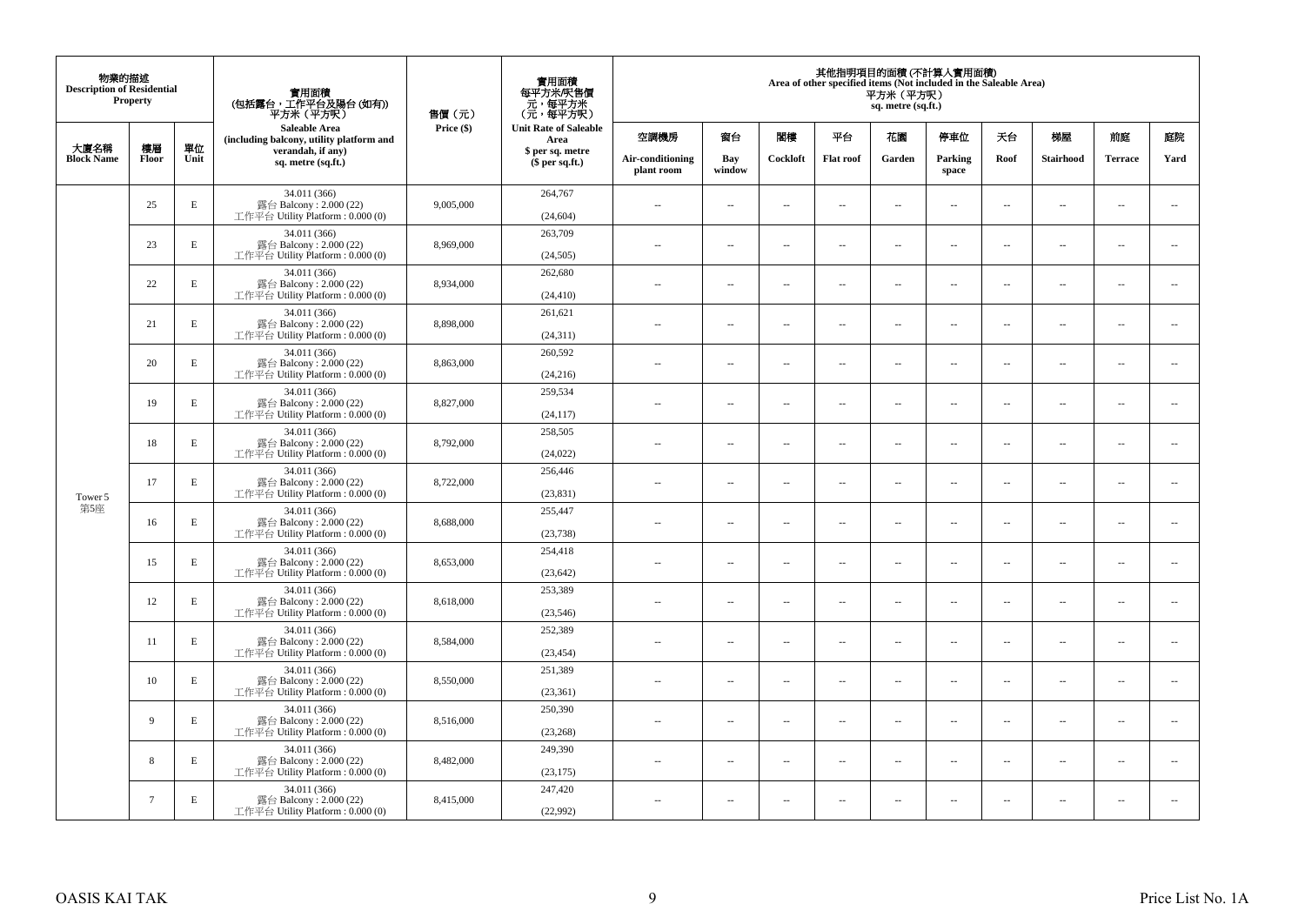| 物業的描述<br><b>Description of Residential</b> | <b>Property</b> |      | <b>實用面積</b><br>(包括露台,工作平台及陽台(如有))<br>平方米 (平方呎)                                | 售價(元)        | 實用面積<br>每平方米/呎售價<br>- 元<br>(元,每平方米)<br>(元,每平方呎) |                                |               |               |                  | 其他指明項目的面積(不計算入實用面積)<br>Area of other specified items (Not included in the Saleable Area)<br>平方米(平方呎)<br>sq. metre (sq.ft.) |                  |      |                  |                |      |
|--------------------------------------------|-----------------|------|-------------------------------------------------------------------------------|--------------|-------------------------------------------------|--------------------------------|---------------|---------------|------------------|----------------------------------------------------------------------------------------------------------------------------|------------------|------|------------------|----------------|------|
|                                            | 樓層              | 單位   | Saleable Area<br>(including balcony, utility platform and                     | Price $(\$)$ | <b>Unit Rate of Saleable</b><br>Area            | 空調機房                           | 窗台            | 閣樓            | 平台               | 花園                                                                                                                         | 停車位              | 天台   | 梯屋               | 前庭             | 庭院   |
| 大廈名稱<br><b>Block Name</b>                  | Floor           | Unit | verandah, if any)<br>sq. metre (sq.ft.)                                       |              | \$ per sq. metre<br>$$per sq.f.$ )              | Air-conditioning<br>plant room | Bay<br>window | Cockloft      | <b>Flat roof</b> | Garden                                                                                                                     | Parking<br>space | Roof | <b>Stairhood</b> | <b>Terrace</b> | Yard |
| Tower 5<br>第5座                             | 6               | E    | 34.011 (366)<br>露台 Balcony : 2.000 (22)<br>工作平台 Utility Platform : $0.000(0)$ | 8,266,000    | 243.039<br>(22, 585)                            | $\sim$                         | -             | $\sim$ $\sim$ | -                | $\sim$ $\sim$                                                                                                              | -                | $-$  | $- -$            | -              |      |
|                                            |                 | E    | 34.011 (366)<br>露台 Balcony : 2.000 (22)<br>工作平台 Utility Platform : $0.000(0)$ | 8,152,000    | 239.687<br>(22, 273)                            | $\sim$                         | $\sim$ $\sim$ | $\sim$ $\sim$ | -                | $\sim$ $\sim$                                                                                                              | -                | $-$  | $- -$            | -              |      |
|                                            | 3               | E    | 34.011 (366)<br>露台 Balcony : 2.000 (22)<br>工作平台 Utility Platform : $0.000(0)$ | 8,039,000    | 236,365<br>(21,964)                             | $\sim$                         | -             | $\sim$ $\sim$ | -                | $\sim$ $\sim$                                                                                                              | -                | $-$  | $- -$            | -              |      |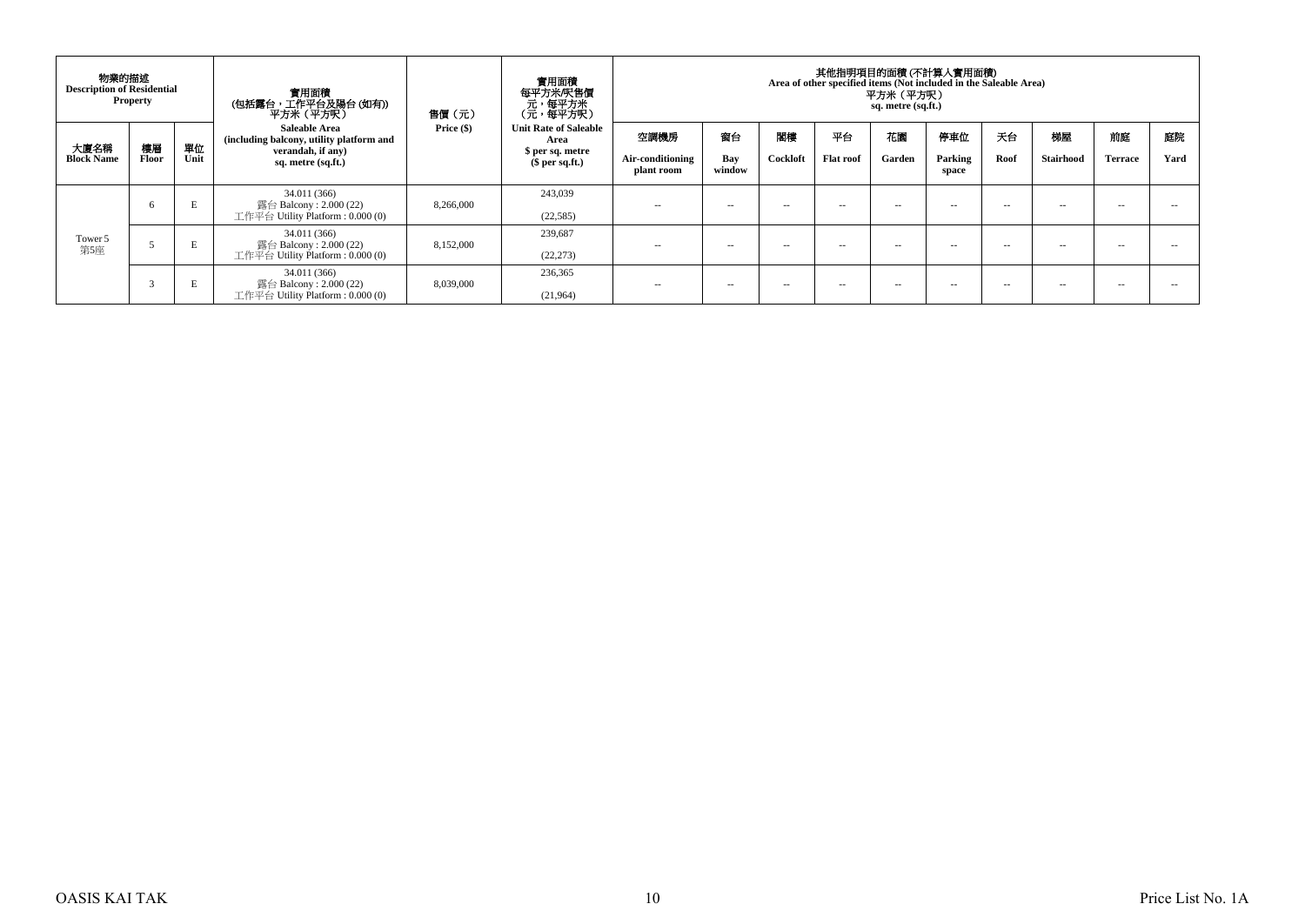## 第三部份:其他資料 **Part 3: Other Information**

- (1) 準買家應參閱發展項目的售樓說明書,以了解該項目的資料。 Prospective purchasers are advised to refer to the sales brochure for the development for information on the development.
- (2) 根據《一手住宅物業銷售條例》第52(1)條及第53(2)及(3)條, According to sections 52(1) and 53(2) and (3) of the Residential Properties (First-hand Sales) Ordinance, –

## 第52(1)條 / Section 52(1)

在某人就指明住宅物業與擁有人訂立臨時買賣合約時,該人須向擁有人支付售價的5%的臨時訂金。 A preliminary deposit of 5% of the purchase price is payable by a person to the owner on entering into a preliminary agreement for sale and purchase in respect of the specified residential property with the owner.

## 第53(2)條 / Section 53(2)

如某人於某日期訂立臨時買賣合約,並於該日期後的5 個工作日內,就有關住宅物業簽立買賣合約,則擁有人必須在該日期後的 8 個工作日内,簽立該買賣合約。 If a person executes an agreement for sale and purchase in respect of the residential property within 5 working days after the date on which the person enters into the preliminary agreement for sale and purchase, the owner days after that date.

## 第53(3)條 / Section 53(3)

如某人於某日期訂立臨時買賣合約時,但沒有於該日期後的5 個工作日内,就有關住宅物業簽立買賣合約,則 – (i) 該臨時合約即告終止;(ii) 有關的臨時訂金即予沒收;及 (iii) 擁有人不得就該人沒有签立買賣合約而針對該人提出進一步申索。 If a person does not execute an agreement for sale and purchase in respect of the residential property within 5 working days after the date on which the person enters into the preliminary agreement for sale and purchase- (i) the preliminary agreement is terminated;(ii) the preliminary deposit is forfeited; and (iii) the owner does not have any further claim against the person for the failure.

(3) 實用面積及屬該住宅物業其他指明項目的面積是按《一手住宅物業銷售條例》第8條及附表二第2部的計算得出的。 The saleable area and area of other specified items of the residential property are calculated in accordance with section 8 and Part 2 of Schedule 2 to the Residential Properties (First-hand Sales) Ordinance.

(4)(i) 註:在第(4)段中,『售價』指本價單第二部份中所列之住宅物業的售價,而『成交金額』指臨時買賣合約中訂明的住宅物業的實際金額。因應不同支付條款及/或折扣按售價計算得出之價目,皆以進位到最接近的千位數作為成交金額 Note: In paragraph (4), "Price" means the price of the residential property set out in Part 2 of this price list, and "transaction price" means the actual price of the residential property set out in Part 2 of this price l terms of payment and/or applicable discounts on the Price will be rounded up to the nearest thousand to determine the transaction price.

買方於簽署臨時買賣合約時須繳付相等於成交金額 5%之金額作為臨時訂金,其中港幣\$100,000 之部分臨時訂金必須以銀行本票支付,臨時訂金的餘額可以支票支付,本票及支票抬頭請寫「貝克.麥堅時律師事務所」。 Upon signing of the Preliminary Agreement for Sale and Purchase, the Purchaser shall pay the Preliminary Deposit which is equivalent to 5% of the transaction price. HK\$100,000 being part of the Preliminary Deposit must be Deposit may be paid by cheque(s). The cashier order(s) and cheque(s) should be made payable to "BAKER & MCKENZIE".

## 支付條款 **Terms of Payment**

## **(A) 120** 天現金優惠付款計劃 **120-day Cash Payment Plan (**照售價減**6%) (6% discount from the Price)**

- (1) 買方須於簽署臨時買賣合約(「臨時合約」)時繳付相等於成交金額5%作為臨時訂金。買方須於簽署臨時合約後5個工作日內簽署正式買賣合約(「正式合約」)。 The Purchaser(s) shall pay the preliminary deposit equivalent to 5% of the transaction price upon signing of the preliminary Agreement for Sale and Purchase ("PASP"). The formal Agreement for Sale & Purchase ("ASP") shall after signing of the PASP.
- (2) 成交金額 95%即成交金額之餘款於買方簽署臨時合約後 120 天內由買方繳付或於完成交易時付清,以較早者為準。 95% of the transaction price being balance of the transaction price shall be paid by the Purchaser(s) within 120 days after signing of the PASP or upon completion, whichever is the earlier.
- **(A1) 120** 天二按貸款付款計劃 **120-day Second Mortgage Loan Payment Plan (**照售價減**5%) (5% discount from the Price) (**只適用於購買本價單內公布的兩房**(**或以上**)**的指明住宅物業的買方 **Only applicable to a purchaser who purchases any 2-bedroom (or above) specified residential property(ies) listed in this price list.)**
- (1) 買方須於簽署臨時買賣合約(「臨時合約」)時繳付相等於成交金額5%作為臨時訂金。買方須於簽署臨時合約後5個工作日內簽署正式買賣合約(「正式合約」)。 The Purchaser(s) shall pay the preliminary deposit equivalent to 5% of the transaction price upon signing of the preliminary Agreement for Sale and Purchase ("PASP"). The formal Agreement for Sale & Purchase ("ASP") shall after signing of the PASP.
- 成交金額 95%即成交金額之餘款於買方簽署臨時合約後 120 天内由買方繳付或於完成交易時付清,以較早者為準。 95% of the transaction price being balance of the transaction price shall be paid by the Purchaser(s) within 120 days after signing of the PASP or upon completion, whichever is the earlier.

## **(B)** 靈活建築期付款計劃 **Flexible Stage Payment Plan (**照售價減**2%) (2% discount from the Price)**

- (1) 買方須於簽署臨時買賣合約(「臨時合約」)時繳付相等於成交金額5%作為臨時訂金。買方須於簽署臨時合約後5個工作日內簽署正式買賣合約(「正式合約」)。 The Purchaser(s) shall pay the preliminary deposit equivalent to 5% of the transaction price upon signing of the preliminary Agreement for Sale and Purchase ("PASP"). The formal Agreement for Sale & Purchase ("ASP") shall after signing of the PASP.
- (2) 買方簽署臨時合約後 120 天內再付成交金額 1%。
- 1% of the transaction price shall be paid by the Purchaser(s) within 120 days after signing of the PASP.
- (3) 買方簽署臨時合約後 150 天內再付成交金額 1%。
- 1% of the transaction price shall be paid by the Purchaser(s) within 150 days after signing of the PASP.
- (4) 買方簽署臨時合約後 180 天內再付成交金額 1%。 1% of the transaction price shall be paid by the Purchaser(s) within 180 days after signing of the PASP.
- (5) 買方簽署臨時合約後 210 天內再付成交金額 1%。 1% of the transaction price shall be paid by the Purchaser(s) within 210 days after signing of the PASP.
- (6) 買方簽署臨時合約後 240 天內再付成交金額 1%。 1% of the transaction price shall be paid by the Purchaser(s) within 240 days after signing of the PASP.
- (7) 成交金額 90%即成交金額之餘款於賣方向買方發出書面通知書可將有關物業之業權有效地轉讓予買方的日期起 14 天內付清。 90% of the transaction price help balance of the transaction price shall be paid by the Purchaser(s) within 14 days of the date of written notification to the Purchaser(s) that the Vendor is in a position validly to assign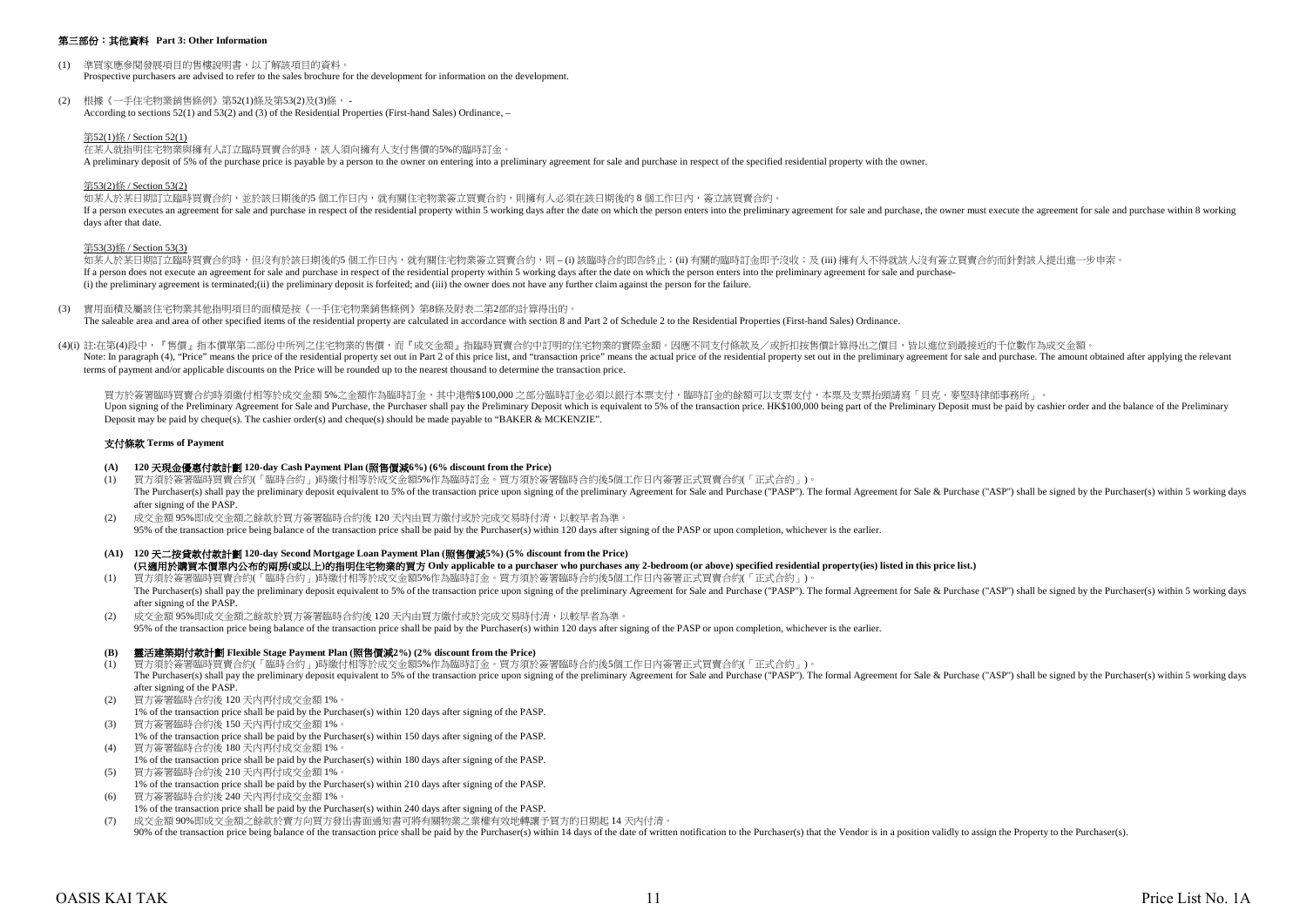## **(B1)** 靈活建築期二按貸款付款計劃 **Flexible Stage Second Mortgage Loan Payment Plan (**照售價減**1%) (1% discount from the Price) (**只適用於購買本價單內公布的兩房**(**或以上**)**的指明住宅物業的買方 **Only applicable to a purchaser who purchases any 2-bedroom (or above) specified residential property(ies) listed in this price list.)**

(1) 買方須於簽署臨時買賣合約(「臨時合約」)時繳付相等於成交金額5%作為臨時訂金。買方須於簽署臨時合約後5個工作日內簽署正式買賣合約(「正式合約」)。

- The Purchaser(s) shall pay the preliminary deposit equivalent to 5% of the transaction price upon signing of the preliminary Agreement for Sale and Purchase ("PASP"). The formal Agreement for Sale & Purchase ("ASP") shall after signing of the PASP
- (2) 買方簽署臨時合約後 120 天內再付成交金額 1%。 1% of the transaction price shall be paid by the Purchaser(s) within 120 days after signing of the PASP.
- (3) 買方簽署臨時合約後 150 天內再付成交金額 1%。
- 1% of the transaction price shall be paid by the Purchaser(s) within 150 days after signing of the PASP. (4) 買方簽署臨時合約後 180 天內再付成交金額 1%。
- 1% of the transaction price shall be paid by the Purchaser(s) within 180 days after signing of the PASP. (5) 買方簽署臨時合約後 210 天內再付成交金額 1%。
- 1% of the transaction price shall be paid by the Purchaser(s) within 210 days after signing of the PASP.
- (6) 買方簽署臨時合約後 240 天內再付成交金額 1%。 1% of the transaction price shall be paid by the Purchaser(s) within 240 days after signing of the PASP.
- (7) 成交金額 90%即成交金額之餘款於賣方向買方發出書面通知書可將有關物業之業權有效地轉讓予買方的日期起 14 天內付清。

90% of the transaction price being balance of the transaction price shall be paid by the Purchaser(s) within 14 days of the date of written notification to the Purchaser(s) hat the Vendor is in a position validly to assign

## **(ii)** 售價獲得折扣的基礎 **The basis on which any discount on the Price is made available**

(a) 見 4(i)。 See 4(i).

## (b) 「**Club Wheelock**」會員優惠 **Privilege for** 「**Club Wheelock**」**member**

A 1% discount from the Price would be offered to the Purchaser who is a Club Wheelock member on the date of signing of the preliminary agreement for sale and purchase. At least one individual Purchaser (if the Purchaser is Purchaser (if the Purchaser is a corporation) should be a Club Wheelock member on the date of signing the preliminary agreement for sale and purchase in order to enjoy the discount offer. 在簽署臨時買賣合約當日,買方如屬「Club Wheelock」會員,可獲1%售價折扣優惠。最少一位個人買方(如買方是以個人名義)或最少一位買方之董事(如買方是以公司名義)須為「Club Wheelock」會員,方可享此折扣優惠。

## (c) 九月置業優惠 **Purchase Discount in September**

凡於2017年9月30日(包括當日)或之前簽署臨時買賣合約購買本價單中所列之住宅物業,可獲1%售價折扣優惠。 A 1% discount from the Price would be offered to a Purchaser who signs the Preliminary Agreement for Sale and Purchase on or before 30 September, 2017 to purchase a residential property listed in this price list.

## (d) **"Wheelock Living"** 臉書頁面讚好優惠 **"Wheelock Living" Facebook Page Likers' Discount**

凡於簽署臨時買賣合約前讚好"Wheelock Living" 臉書頁面的買家,可獲1%售價折扣優惠。 A 1% discount from the Price would be offered to a Purchaser who has liked the "Wheelock Living" Facebook Page before signing the Preliminary Agreement for Sale and Purchase.

## (e) 印花稅優惠 **Stamp Duty Discount**

買方購買本價單中所列之住宅物業可獲10.5%售價折扣優惠。 A 10.5% discount from the Price would be offered to the Purchaser of a residential property listed in this price list.

#### $(f)$ 會德豐有限公司員工置業優惠 **Wheelock and Company Limited Home Purchasing Discount**

如買方(或構成買方之任何人士)屬任何「會德豐合資格人士」,並且沒有委任地產代理就購入住宅物業代其行事,可獲 2.75% 售價折扣優惠。

If the Purchaser (or any person comprising the Purchaser) is a "Qualified Person of Wheelock Group", provided that the Purchaser did not appoint any estate agent to act for him in the purchase of the residential property(i

「會德豐合資格人士」指任何下列公司或其在香港註冊成立之附屬公司之任何董事、員工及其近親(任何個人的配偶、父母、祖父、不得、小相母、今初祖父、外孫、外孫、外孫、外孫女或兄弟姊妹為該個人之「近親」,惟須提供令賣方滿意的有關證明 文件以茲證明有關關係,且賣方對是否存在近親關係保留最終決定權):

"Oualified Person of Wheelock Group" means any director or employee (and his/her close family member (a spouse, parent, grant parent, child, grand child or sibling of a person is a "close family member" of that person Prov satisfaction of the Vendor must be provided to prove the relationship concerned and that the Vendor reserves the final right to decide whether or not such relationship exists)) of any of the following companies or any of i

- 1. 會德豐有限公司 Wheelock and Company Limited 或 or;
- 2. 會德豐地產有限公司 Wheelock Properties Limited 或 or;
- 3. 會德豐地產(香港)有限公司 Wheelock Properties (HK) Limited 或 or;
- 4. 九龍倉集團有限公司 The Wharf (Holdings) Limited 或 or;
- 5. 夏利文物業管理有限公司 Harriman Property Management Limited 或 or;
- 6. 海港企業有限公司 Harbour Centre Development Limited 或 or;
- 7. 現代貨箱碼頭有限公司 Modern Terminals Limited.

買方在簽署有關的臨時買賣合約前須即場提供令賣方滿意的證據証明其為會德豐合集團合資格人士,賣方就相關買方是否會德豐合集團合資格人士有最終決定權,而賣方之決定為最終及對買方具有約束力。

The Purchaser shall before signing of the relevant preliminary agreement for sale and purchase on the spot provide evidence for proof of being a Qualified Person of Wheelock Group to the satisfaction of the Vendor and in t and the Vendor's decision shall be final and binding on the Purchaser.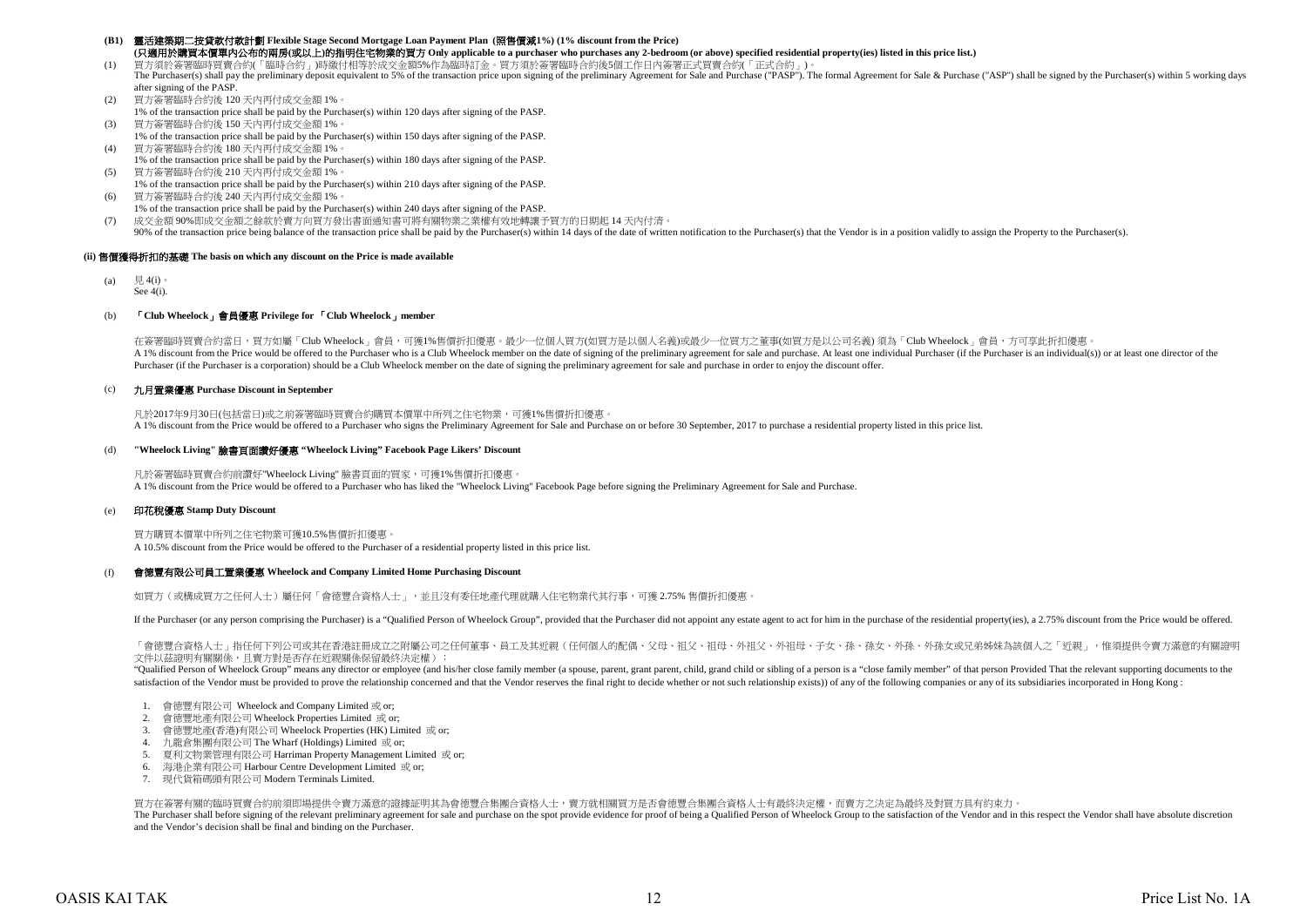### (iii) 可就購買該發展項目中的指明住宅物業而連帶獲得的任何贈品、財務優惠或利益 Any gift, or any financial advantage or benefit, to be made available in connection with the purchase of a specified residential property in the Development

- (a) 見 4(ii)。 See 4(ii).
- (b) 備用二按貸款 **(**只適用於選擇第**4(i)**段中支付條款**(A1)** 或 **(B1)**之買家**)**

**Standby Second Mortgage Loan (Only applicable to the Purchaser who has selected Terms of Payment (A1) or (B1) in paragraph 4(i))**

買家可向賣方指定的二按財務機構申請備用二按貸款 (「第二按揭貨款」) (賣方或賣方指定的二按財務機構有權隨時停止提供第二按揭貨款而無須另行通知),主要條款如下 : Purchaser can apply for Standby Second Mortgage Loan ("second mortgage loan") from Vendor's designated second mortgage financing company (the Vendor or Vendor's designated second mortgage financing company may stop providi without further notice) and on the following terms:-

A) 第二按揭貸款最高金額為成交金額的25% ,惟第一按揭貸款及第二按揭貸款總金額不可超過成交金額的85%。

The maximum second mortgage loan amount shall be 25% of the transaction price, but the total amount of first mortgage loan and second mortgage loan together shall not exceed 85% of the transaction price.

Interest rate of second mortgage loan for the first 24 months shall be Hong Kong Dollar Best Lending Rate (P) quoted from time to time by The Hongkong and Shanghai Banking Corporation Limited minus 1.5% p.a. (P-1.5%), ther (P), subject to fluctuation. The final interest rate will be subject to final approval by the Vendor's designated second mortgage financing company. 第二按揭管款首 24 個月之按揭利率為香港上海匯豐銀行有限公司不時報價之港元最優惠利率(P)減1.5% p.a. (P - 1.5%),其後之按揭利率為港元最優惠利率(P),利率浮動。最終按揭利率以賣方指定的二按財務機構最後審批結果為連

- B) 如買方於提款日起計的 36 個月內準時並全數清還第二按揭貸款,賣方指定的二按財務機構將會向買方退還1%之成交金額 。 If the Purchaser shall duly and fully repay the second mortgage loan within 36 months from the date of drawdown of the second mortgage loan. 1% of transaction price will be refunded to the Purchaser by the Vendor's designa
- C) 買方必須於付清成交金額餘額之日起計最少60日前以書面向賣方申請第二按揭貸款。
- The Purchaser shall make a written application to the Vendor for a second mortgage loan not less than 60 days before the date of settlement of the balance of the transaction price.
- D) 第二按揭貸款年期最長為 25 年,或相等於第一按揭貸款之年期,以較短者為準。 The maximum tenor of second mortgage loan shall be 25 years or the same tenor of first mortgage loan, whichever is shorter.
- E) 買方須提供足夠文件證明其還款能力,包括但不限於提供足夠文件(如:最近三年之稅單或利得稅繳納通知書及最近六個月有顯示薪金存款或收入之銀行存摺/月結單)證明每月還款(即第一按揭貸款及第二按揭貸款及其他借貸的還款)不 超過香港金融管理局不時訂明的「供款與入息比率」上限。

The Purchaser shall provide sufficient documents to prove his/her repayment ability, including but not limited to providing sufficient documents (for example latest 3 years' Tax Assessment and Demand Note or Profits Tax As book/statements which show salary deposits or income) to prove that the total amount of monthly installment (being the total installment for repayment of first mortgage, second mortgage and any other loan repayment) does n stipulated by the Hong Kong Monetary Authority from time to time.

- F) 第一按揭貸款銀行須為賣方所指定及轉介之銀行,買方並須首先得到該銀行書面同意辦理第二按揭貸款。 First mortgagee bank shall be nominated and referred by the Vendor and the Purchaser shall obtain a prior written consent from the first mortgagee bank to apply for a second mortgage loan.
- G) 第一按揭貸款及第二按揭貸款申請需由有關承按機構獨立審批。 First mortgage loan and second mortgage loan shall be processed by the relevant mortgagees independently.
- H) 所有第二按揭貸款之法律文件必須由賣方(或賣方指定的二按財務機構)的指定律師行辦理,買方須支付所有第二按揭貸款相關之律師費及雜費。 All legal documents of the second mortgage shall be handled by the Vendor's (or Vendor's assignated second mortgage financing company) designated solicitors and all legal costs and disbursements relating thereto shall be b
- I) 第二按揭貸款批出與否及其條款,受制於賣方指定的二按財務機構的絕對最終決定權,與賣方無關,且於任何情況下賣方均無需為此負責。不論貸款獲批與否,買方仍須按買賣合約完成交易及繳付成交金額全數。 The approval or disapproval of the second mortgage loan and terms thereof are subject to the final decision of the Vendor's designated second mortgage financing company and are not related to the Vendor (which shall under Irrespective of whether the loan is granted or not, the Purchaser shall complete the sale and purchase in accordance with the agreement of sale and purchase and pay the full transaction price.
- J) 第二按揭貨款受賣方指定的二按財務機構所定的其他條款及細則約束 The second mortgage loan is subject to other terms and conditions as determined by the Vendor's designated second mortgage financing company.
- K) 買方需就申請第二按揭貸款繳交港幣\$5,000不可退還的申請手續費。 A non-refundable application fee of HK\$5,000 for the second mortgage loan will be payable by the Purchaser.
- L) 第二按揭貸款只限個人買方申請 Only individual Purchaser(s) are eligible to apply for the second mortgage loan.
- (c) 提前付清樓價現金回贈 **Early Settlement Cash Rebate (**只適用於選擇第**4(i)**段中支付條款 **(B)** 及 **(B1)** 之買家 **Only applicable to the Purchaser who has selected Terms of Payment (B) and (B1) in paragraph 4(i))**

如買方提前於買賣合約訂明的付款限期日之前付清成交金額全數,可獲賣方根據以下列表送出「提前付清樓價現金回贈」。 Where the Purchaser settles the transaction price in full earlier than the due date of payment specified in the Agreement for Sale and Purchase, the Purchaser shall be entitled to an "Early Settlement Cash Rebate" offered